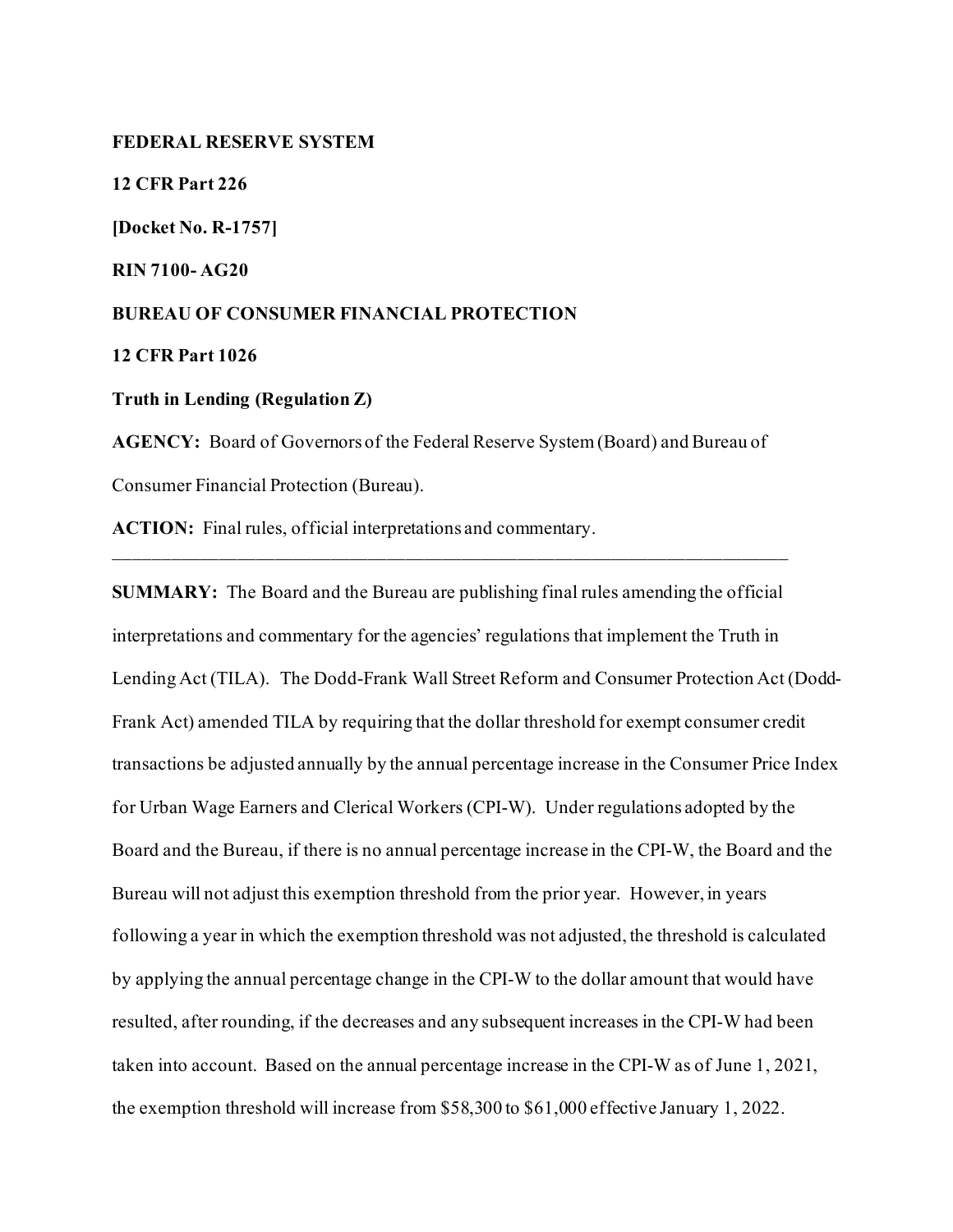Because the Dodd-Frank Act also requires similar adjustments in the Consumer Leasing Act's threshold for exempt consumer leases, the Board and the Bureau are making similar amendments to each of their respective regulations implementing the Consumer Leasing Act elsewhere in this issue of the *Federal Register*.

**DATES:** This final rule is effective January 1, 2022.

# **FOR FURTHER INFORMATION CONTACT:** *Board:* Vivian W. Wong, Senior Counsel,

Division of Consumer and Community Affairs, Board of Governors of the Federal Reserve System, at (202) 452-3667.

*Bureau:* Lanique Eubanks, Senior Counsel, Office of Regulations, Bureau of Consumer Financial Protection, at (202) 435-7700. If you require this document in an alternative electronic format, please contact *[CFPB\\_Accessibility@cfpb.gov](mailto:CFPB_Accessibility@cfpb.gov)*.

# **SUPPLEMENTARY INFORMATION:**

### **I. Background**

The Dodd-Frank Act increased the threshold in TILA for exempt consumer credit transactions, [1](#page-1-0) and the threshold in the Consumer Leasing Act (CLA) for exempt consumer leases, from \$25,000 to \$50,000, effective July 21, 2011.[2](#page-1-1) In addition, the Dodd-Frank Act requires that, on and after December 31, 2011, these thresholds be adjusted annually for inflation by the annual percentage increase in the CPI-W, as published by the Bureau of Labor Statistics. In April 2011, the Board issued a final rule amending Regulation Z (which implements TILA)

<span id="page-1-0"></span> $<sup>1</sup>$  Although consumer credit transactions above the threshold are generally exempt, loans secured by real property or</sup> by personal property used or expected to be used as the principal dwelling of a consumer and private education loans are covered by TILA regardless of the loan amount. *See* 12 CFR 226.3(b)(1)(i) (Board) and 12 CFR 1026.3(b)(1)(i) (Bureau).

<span id="page-1-1"></span> $2^{2}$  Pub. L. 111-203, section 1100E, 124 Stat. 1376, 2111 (2010).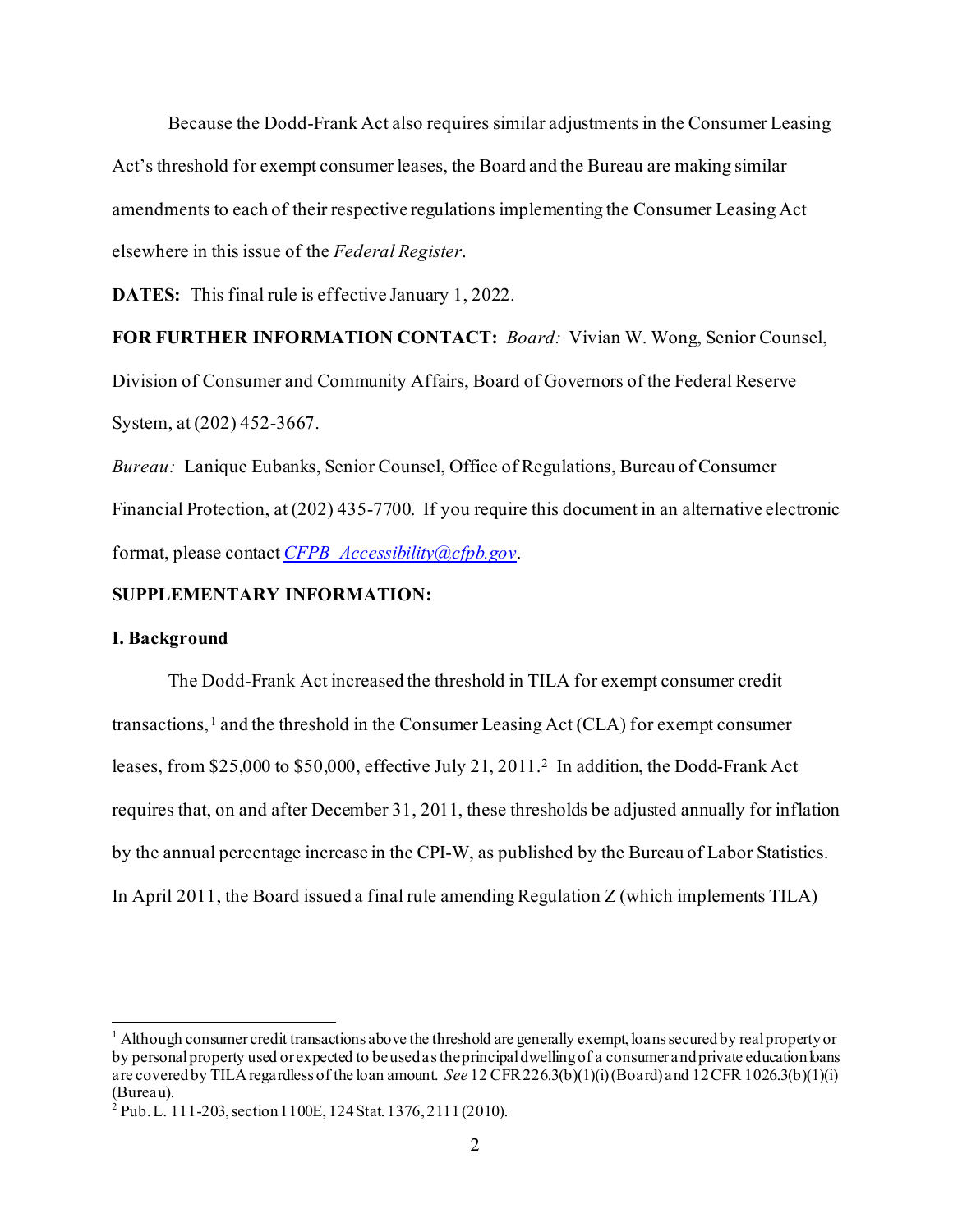consistent with these provisions of the Dodd-Frank Act, along with a similar final rule amending Regulation M (which implements the CLA) (collectively, the Board Final Threshold Rules).[3](#page-2-0) 

Title X of the Dodd-Frank Act transferred rulemaking authority for a number of consumer financial protection laws from the Board to the Bureau, effective July 21, 2011. In connection with this transfer of rulemaking authority, the Bureau issued its own Regulation Z implementing TILA, 12 CFR part 1026, substantially duplicating the Board's Regulation Z.[4](#page-2-1) Although the Bureau has the authority to issue rules to implement TILA for most entities, the Board retains authority to issue rules under TILA for certain motor vehicle dealers covered by section 1029(a) of the Dodd-Frank Act, and the Board's Regulation Z continues to apply to those entities.<sup>[5](#page-2-2)</sup>

The Board's and the Bureau's regulations,  $6$  and their accompanying commentaries, provide that the exemption threshold will be adjusted annually effective January 1 of each year based on any annual percentage increase in the CPI-W that was in effect on the preceding June 1. They further provide that any increase in the threshold amount will be rounded to the nearest \$100 increment. For example, if the annual percentage increase in the CPI-W would result in a \$950 increase in the threshold amount, the threshold amount will be increased by \$1,000.

<span id="page-2-0"></span><sup>&</sup>lt;sup>3</sup> 76 FR 18354 (Apr. 4, 2011); 76 FR 18349 (Apr. 4, 2011).<br><sup>4</sup> See 76 FR 79768 (Dec. 22, 2011); 81 FR 25323 (Apr. 28, 2016).

<span id="page-2-1"></span>

<span id="page-2-2"></span><sup>&</sup>lt;sup>5</sup> Section 1029(a) of the Dodd-Frank Act states: "Except as permitted in subsection (b), the Bureau may not exercise any rulemaking, supervisory, enforcement, or any other authority ... over a motor vehicle dealer that is predominantly engaged in the sale and servicing of motor vehicles, the leasing and servicing of motor vehicles, or both." 12 U.S.C. 5519(a). Section 1029(b) of the Dodd-Frank Act provides that "[s]ubsection (a) shall not apply to any person, to the extent that such person—(1) provides consumers with any services related to residential or commercial mortgages or self-financing transactions involving real property; (2) operates a line of business—(A) that involves the extension of retail credit or retail leases involving motor vehicles; and (B) in which—(i) the extension of retail credit or retail leases are provided directly to consumers; and (ii) the contract governing such extension of retail credit or retail leases is not routinely assigned to an unaffiliated third party finance or leasing source; or (3) offers or provides a consumer financial product or service not involving or related to the sale, financing, leasing, rental, repair, refurbishment, maintenance, or other servicing of motor vehicles, motor vehicle parts, or any related or ancillary product or service." 12 U.S.C. 5519(b).

<span id="page-2-3"></span> $6$  12 CFR 226.3(b)(1)(ii) (Board) and 12 CFR 1026.3(b)(1)(ii) (Bureau).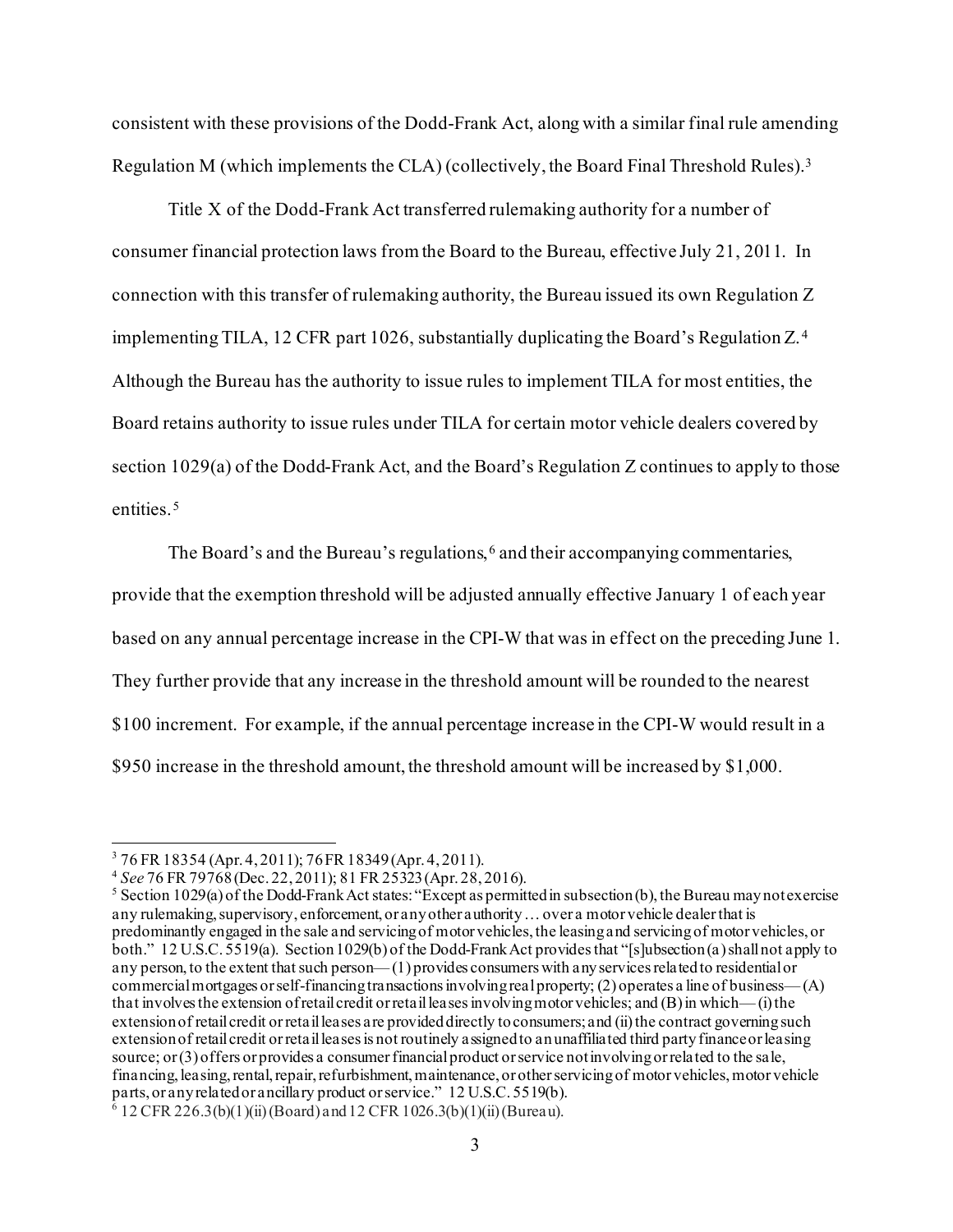However, if the annual percentage increase in the CPI-W would result in a \$949 increase in the threshold amount, the threshold amount will be increased by \$900.[7](#page-3-0) Since 2011, the Board and the Bureau have adjusted the Regulation Z exemption threshold annually, in accordance with these rules.

On November 30, 2016, the Board and the Bureau published a final rule in the *Federal Register* to memorialize the calculation method used by the agencies each year to adjust the exemption threshold to ensure that, as contemplated by section 1100E(b) of the Dodd-Frank Act, the values for the exemption threshold keep pace with the CPI-W (Regulation Z Adjustment Calculation Rule). [8](#page-3-1) The Regulation Z Adjustment Calculation Rule memorialized the policy that, if there is no annual percentage increase in the CPI-W, the Board and the Bureau will not adjust the exemption threshold from the prior year. The Regulation Z Adjustment Calculation Rule also provided that, in years following a year in which the exemption threshold was not adjusted because there was a decrease in the CPI-W from the previous year, the threshold is calculated by applying the annual percentage change in the CPI-W to the dollar amount that would have resulted, after rounding, if the decreases and any subsequent increases in the CPI-W had been taken into account. If the resulting amount calculated, after rounding, is greater than the current threshold, then the threshold effective January 1 the following year will increase accordingly; if the resulting amount calculated, after rounding, is equal to or less than the current threshold, then the threshold effective January 1 the following year will not change, but future increases will be calculated based on the amount that would have resulted, after rounding.

<span id="page-3-0"></span><sup>7</sup> *See* comments 3(b)-1 in Supplements I of 12 CFR parts 226 and 1026.

<span id="page-3-1"></span><sup>8</sup> *See* 81 FR 86260 (Nov. 30, 2016).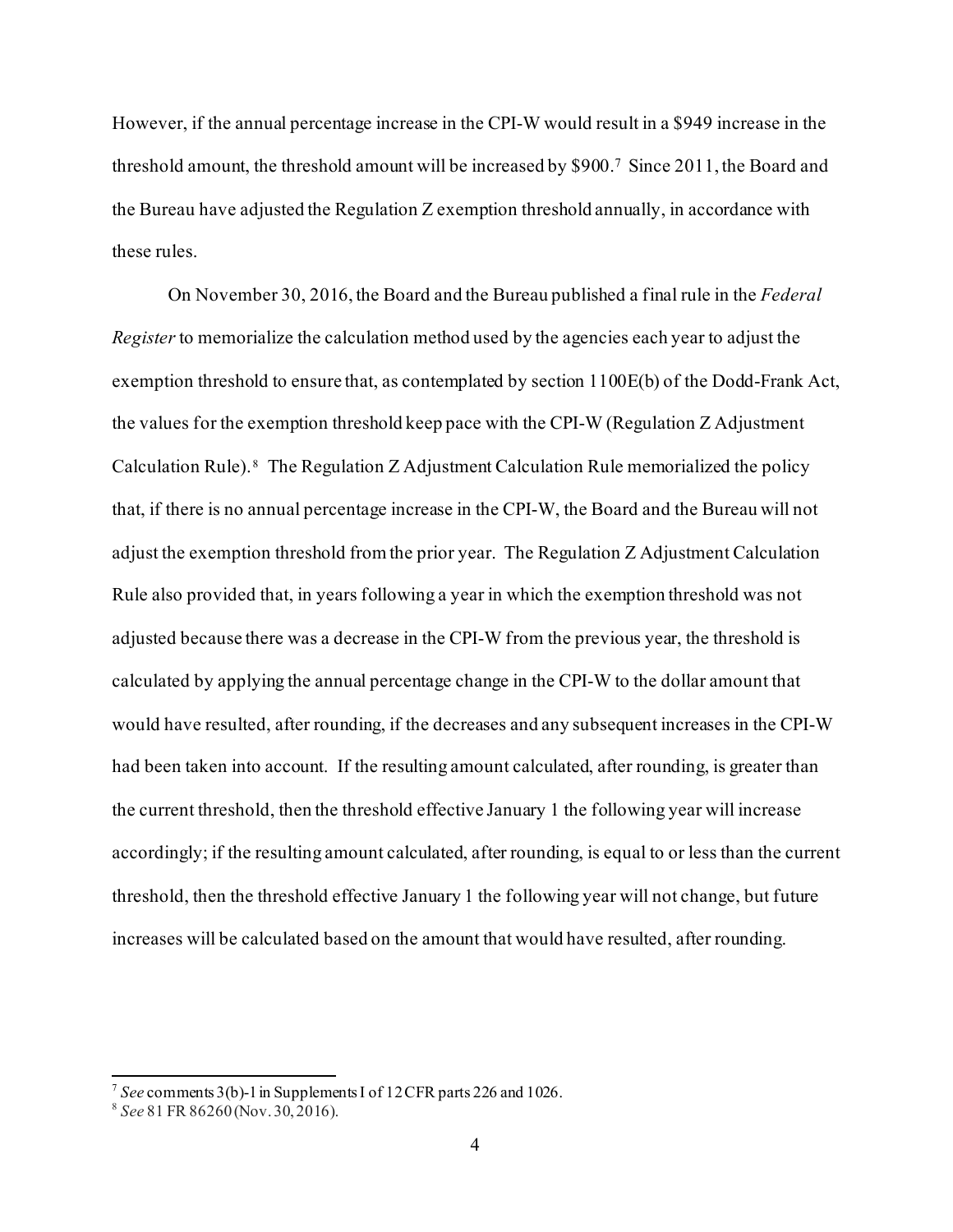### **II. 2021 Adjustment and Commentary Revision**

Effective January 1, 2022, the exemption threshold amount is increased from \$58,300 to \$61,000. This amount is based on the CPI-W in effect on June 1, 2021, which was reported on May 12, 2021 (based on April 2021 data). The CPI-W is a subset of the CPI-U index (based on all urban consumers) and represents approximately 29 percent of the U.S. population. The CPI-W reported on May 12, 2021 reflects a 4.7 percent increase in the CPI-W from April 2020 to April 2021. Accordingly, the 4.7 percent increase in the CPI-W from April 2020 to April 2021 results in an exemption threshold amount of \$61,000, after rounding. The Board and the Bureau are revising the commentaries to their respective regulations to add new comment 3(b)- 3.xiii to state that, from January 1, 2022 through December 31, 2022, the threshold amount is \$61,000. These revisions are effective January 1, 2022.<sup>[10](#page-4-1)</sup>

#### **III. Regulatory Analysis**

### *Administrative Procedure Act*

Under the Administrative Procedure Act, notice and opportunity for public comment are not required if the Board and the Bureau find that notice and public comment are impracticable, unnecessary, or contrary to the public interest. [11](#page-4-2) The amendments in this rule are technical and apply the method previously set forth in the Board Final Threshold Rules and the Regulation Z Adjustment Calculation Rule. For these reasons, the Board and the Bureau have determined that publishing a notice of proposed rulemaking and providing opportunity for public comment are

<span id="page-4-0"></span><sup>9</sup> The Bureau of Labor Statistics calculates consumer-based indices for each month, but does not report those indices until the middle of the followingmonth. As such, the most recently reported indices as of June 1, 2021 were reported on May 12, 2021 and reflect economic conditions in April 2021.

<span id="page-4-2"></span><span id="page-4-1"></span><sup>10</sup> The agencies note that to add new comment 3(b)-3.xiiito their respective rules, Supplement I to Part 226, s*ection 226.3 paragraph 3(b)* (Board) and Supplement I to part 1026, s*ection 1026.3*, paragraph *3(b)* (Bureau) are being republished in their entirety to comply with the *Federal Register's* publication requirement.  $11\,$  5 U.S.C. 553(b)(B).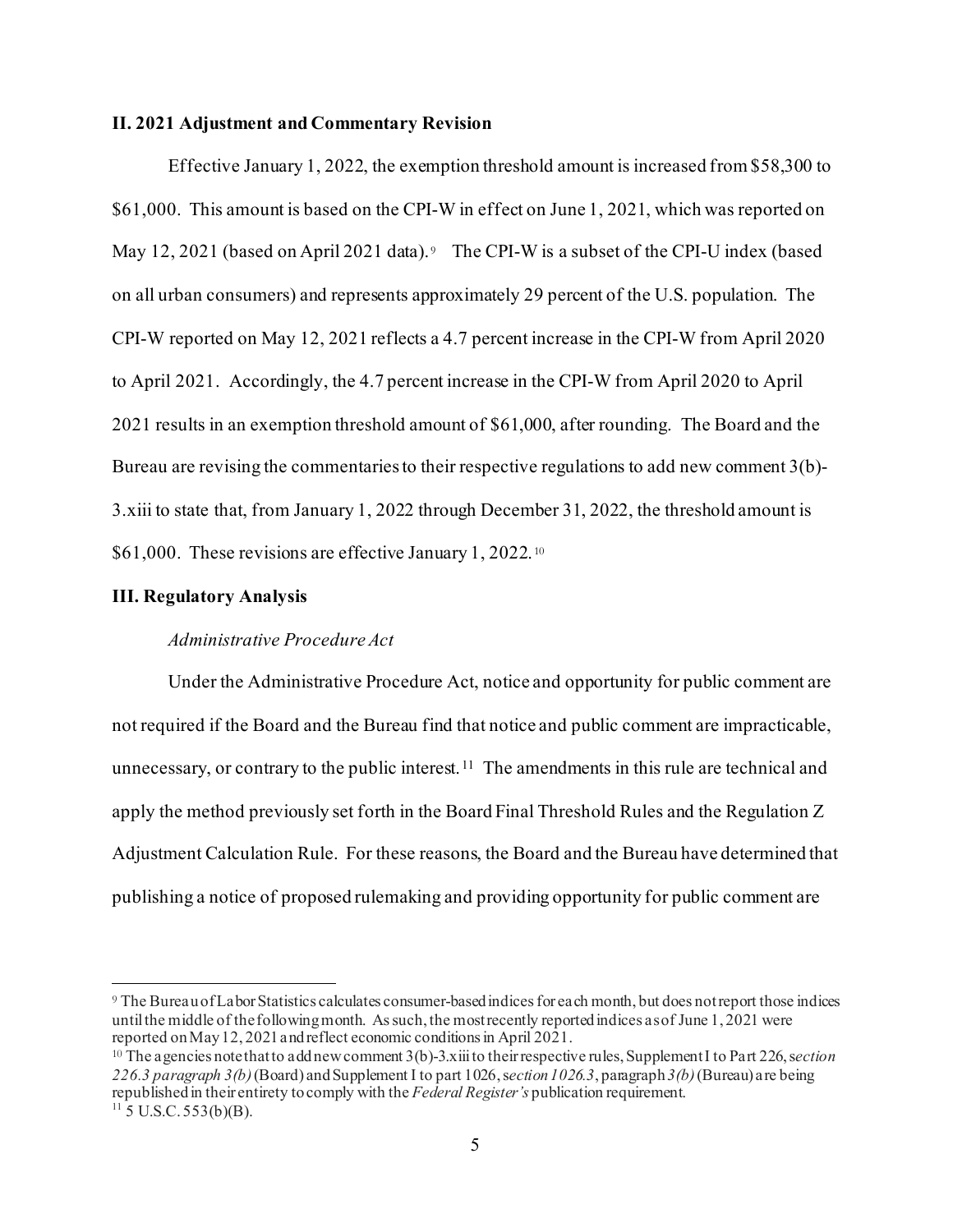unnecessary. Therefore, the amendments are adopted in final form.

# *Regulatory Flexibility Act*

The Regulatory Flexibility Act (RFA) does not apply to a rulemaking where a general notice of proposed rulemaking is not required.<sup>12</sup> As noted previously, the agencies have determined that it is unnecessary to publish a general notice of proposed rulemaking for this joint final rule. Accordingly, the RFA's requirements relating to an initial and final regulatory flexibility analysis do not apply.

### *Paperwork Reduction Act*

In accordance with the Paperwork Reduction Act of  $1995$ , <sup>13</sup> the agencies reviewed this final rule. No collections of information pursuant to the Paperwork Reduction Act are contained in the final rule.

#### *Bureau Congressional Review Act Statement*

Pursuant to the Congressional Review Act (5 U.S.C. 801 *et seq.*), the Bureau will submit a report containing this rule and other required information to the U.S. Senate, the U.S. House of Representatives, and the Comptroller General of the United States prior to the rule taking effect. The Office of Information and Regulatory Affairs (OIRA) has designated this rule as not a "major rule" as defined by 5 U.S.C. 804(2).

# *Bureau Signing Authority*

The Associate Director of Research, Markets, and Regulations, Janis K. Pappalardo, having reviewed and approved this document, is delegating the authority to electronically sign this document to Laura Galban, Bureau Federal Register Liaison, for purposes of publication in the *Federal Register*.

<span id="page-5-0"></span> $12$  5 U.S.C. 603(a), 604(a).

<span id="page-5-1"></span><sup>&</sup>lt;sup>13</sup> 44 U.S.C. 3506; 5 CFR part 1320.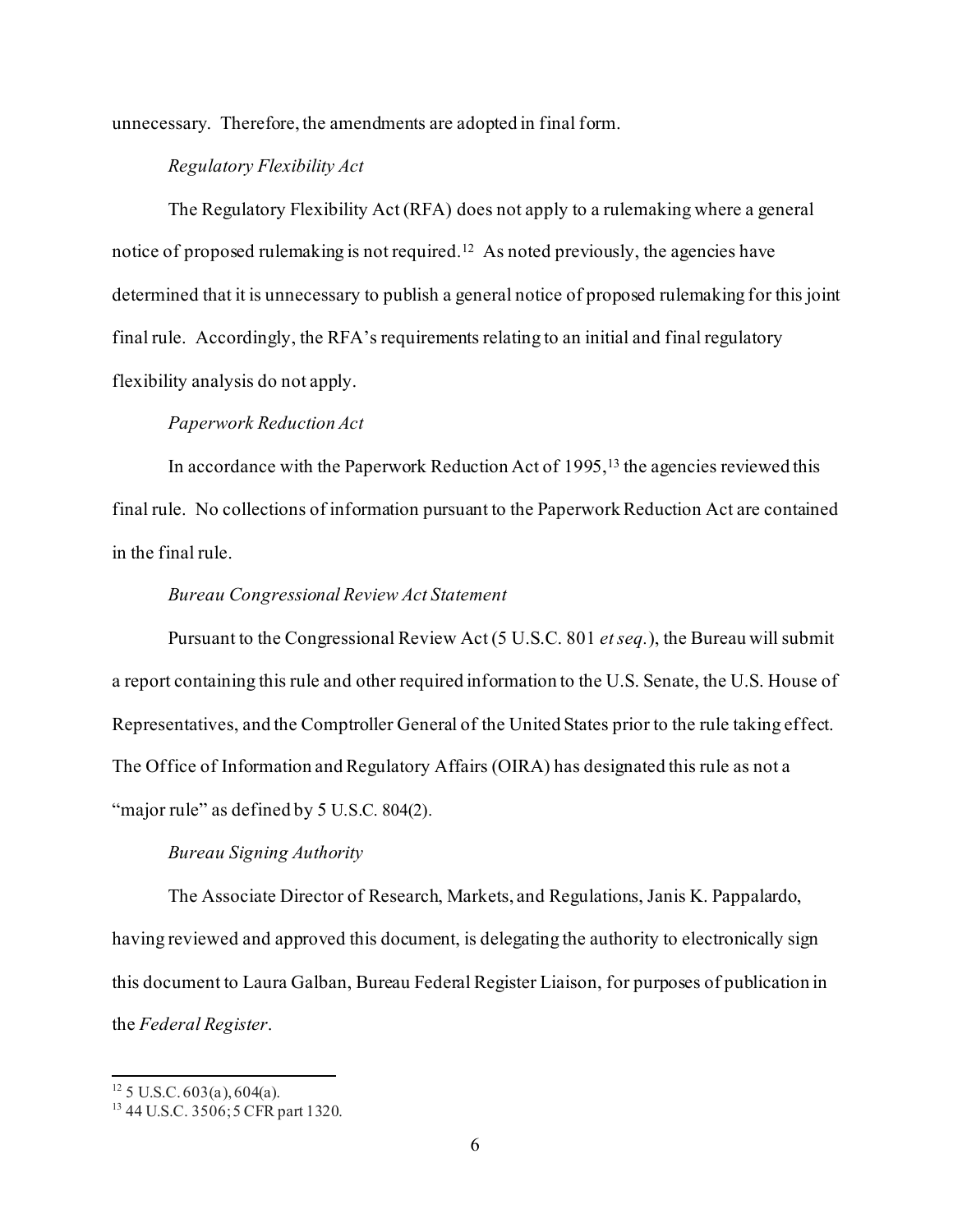## **List of Subjects**

# *12 CFR Part 226*

Advertising, Consumer protection, Federal Reserve System, Reporting and recordkeeping requirements, Truth in lending.

# *12 CFR Part 1026*

Advertising, Banks, banking, Consumer protection, Credit, Credit unions, Mortgages,

National banks, Reporting and recordkeeping requirements, Savings associations, Truth-in-

lending.

### **BOARD OF GOVERNORS OF THE FEDERAL RESERVE SYSTEM**

### **Authority and Issuance**

For the reasons set forth in the preamble, the Board amends Regulation Z, 12 CFR part

226, as set forth below:

### **PART 226—TRUTH IN LENDING (REGULATION Z)**

1. The authority citation for part 226 continues to read as follows:

**Authority:** 12 U.S.C. 3806; 15 U.S.C. 1604, 1637(c)(5), 1639(l) and 1639h; Pub. L. No.

111-24, section 2, 123 Stat. 1734; Pub. L. No. 111-203, 124 Stat. 1376.

2. In Supplement I to part 226, under *Section 226.3—Exempt Transactions*, revise *3(b)* 

*Credit over applicable threshold amount*, to read as follows:

### **Supplement I to Part 226—Official Staff Interpretations**

\* \* \* \* \*

SUBPART A—GENERAL

\* \* \* \* \*

*Section 226.3—Exempt Transactions*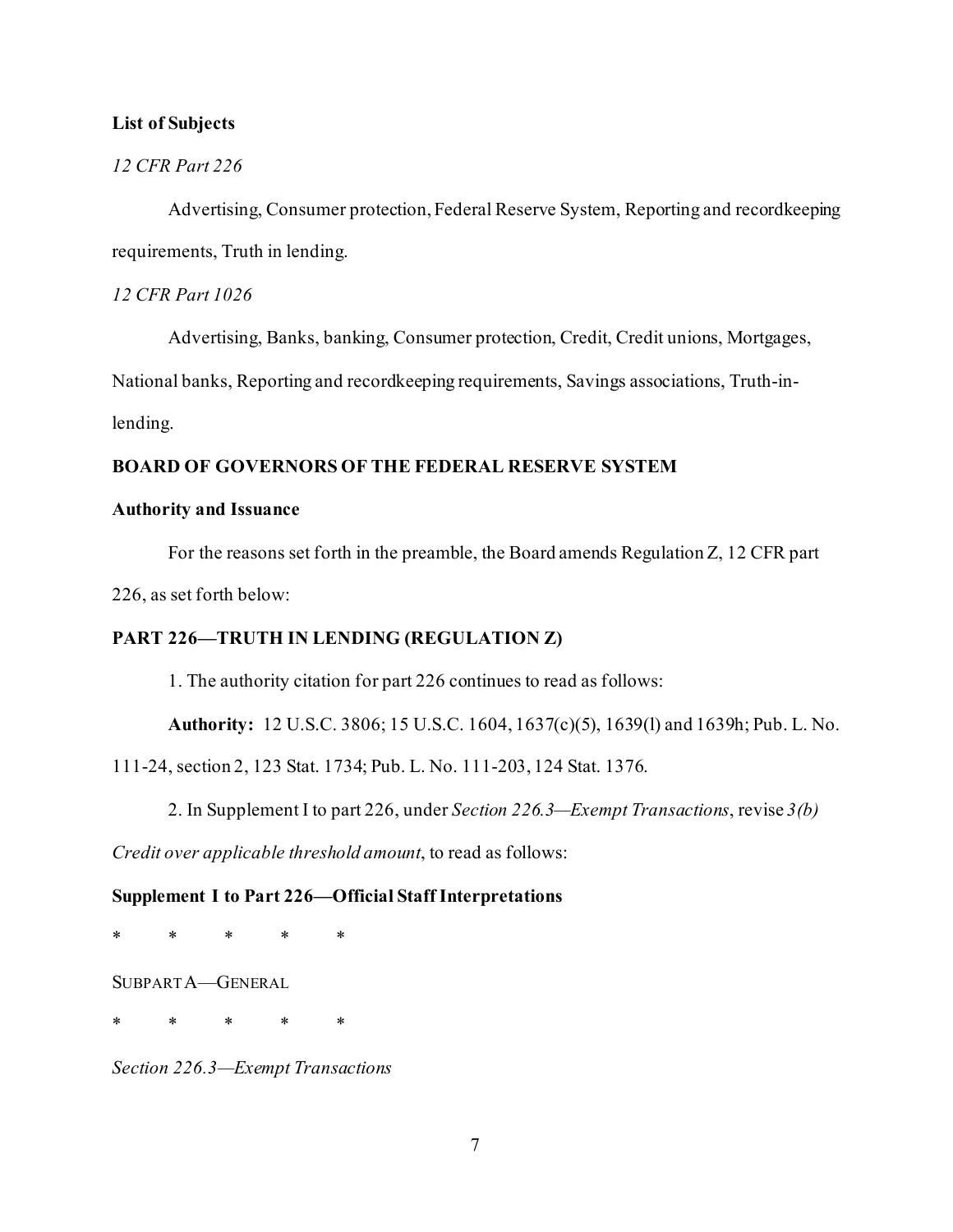# \* \* \* \* \*

#### *3(b) Credit over applicable threshold amount.*

1. *Threshold amount.* For purposes of § 226.3(b), the threshold amount in effect during a particular period is the amount stated in comment 3(b)-3 for that period. The threshold amount is adjusted effective January 1 of each year by any annual percentage increase in the Consumer Price Index for Urban Wage Earners and Clerical Workers (CPI-W) that was in effect on the preceding June 1. Comment 3(b)-3 will be amended to provide the threshold amount for the upcoming year after the annual percentage change in the CPI-W that was in effect on June 1 becomes available. Any increase in the threshold amount will be rounded to the nearest \$100 increment. For example, if the annual percentage increase in the CPI-W would result in a \$950 increase in the threshold amount, the threshold amount will be increased by \$1,000. However, if the annual percentage increase in the CPI-W would result in a \$949 increase in the threshold amount, the threshold amount will be increased by \$900.

2. *No increase in the CPI-W.* If the CPI-W in effect on June 1 does not increase from the CPI-W in effect on June 1 of the previous year, the threshold amount effective the following January 1 through December 31 will not change from the previous year. When this occurs, for the years that follow, the threshold is calculated based on the annual percentage change in the CPI-W applied to the dollar amount that would have resulted, after rounding, if decreases and any subsequent increases in the CPI-W had been taken into account.

i. *Net increases.* If the resulting amount calculated, after rounding, is greater than the current threshold, then the threshold effective January 1 the following year will increase accordingly.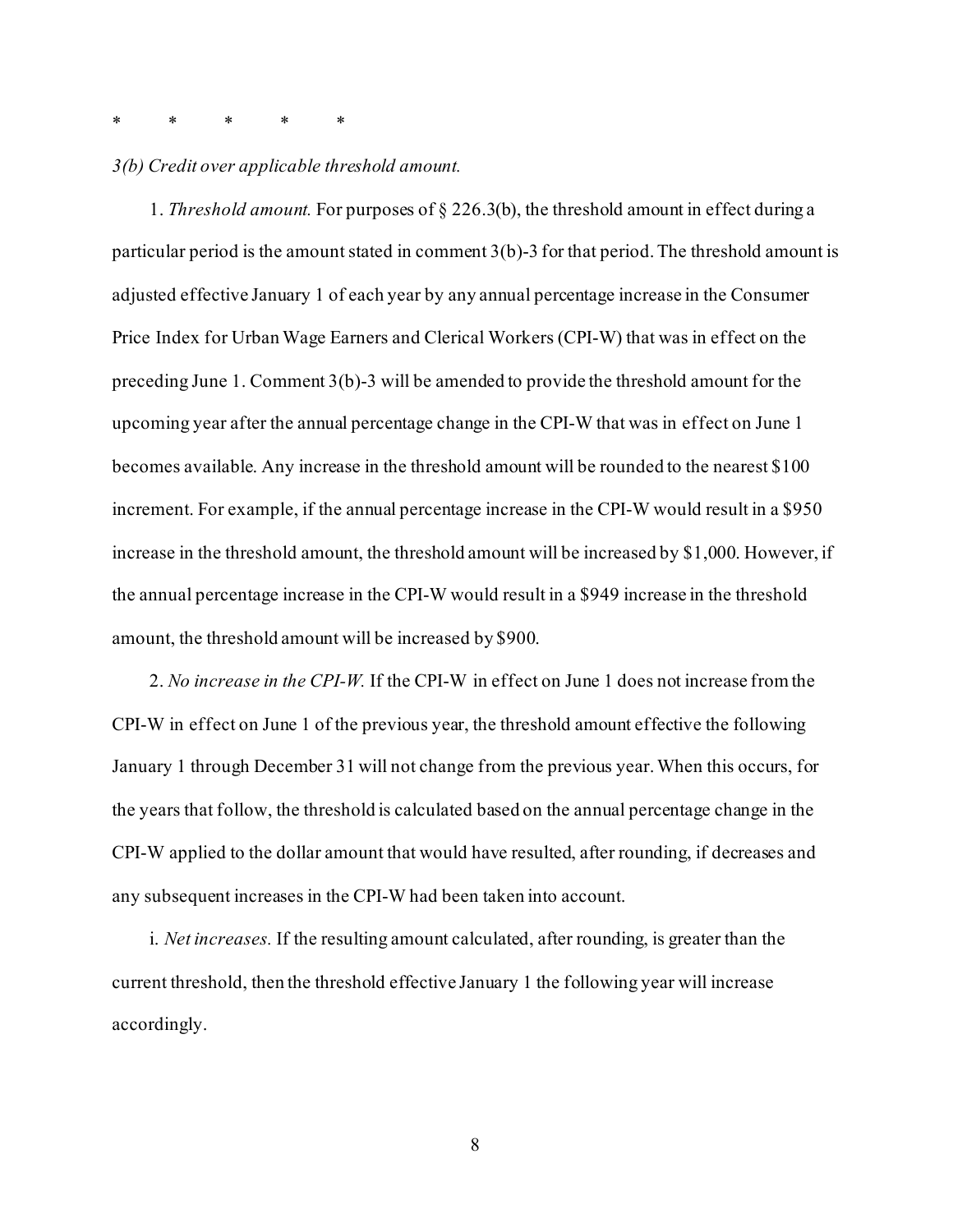ii. *Net decreases.* If the resulting amount calculated, after rounding, is equal to or less than the current threshold, then the threshold effective January 1 the following year will not change, but future increases will be calculated based on the amount that would have resulted.

3. *Threshold.* For purposes of § 226.3(b), the threshold amount in effect during a particular period is the amount stated below for that period.

i. Prior to July 21, 2011, the threshold amount is \$25,000.

ii. From July 21, 2011 through December 31, 2011, the threshold amount is \$50,000.

iii. From January 1, 2012 through December 31, 2012, the threshold amount is \$51,800.

iv. From January 1, 2013 through December 31, 2013, the threshold amount is \$53,000.

v. From January 1, 2014 through December 31, 2014, the threshold amount is \$53,500.

vi. From January 1, 2015 through December 31, 2015, the threshold amount is \$54,600.

vii. From January 1, 2016 through December 31, 2016, the threshold amount is \$54,600.

viii. From January 1, 2017 through December 31, 2017, the threshold amount is \$54,600.

ix. From January 1, 2018 through December 31, 2018, the threshold amount is \$55,800.

x. From January 1, 2019 through December 31, 2019, the threshold amount is \$57,200.

xi. From January 1, 2020 through December 31, 2020, the threshold amount is \$58,300.

xii. From January 1, 2021 through December 31, 2021, the threshold amount is \$58,300.

xiii. From January 1, 2022 through December 31, 2022, the threshold amount is \$61,000.

4. *Open-end credit.*

i. *Qualifying for exemption.* An open-end account is exempt under § 226.3(b) (unless secured by any real property, or by personal property used or expected to be used as the consumer's principal dwelling) if either of the following conditions is met: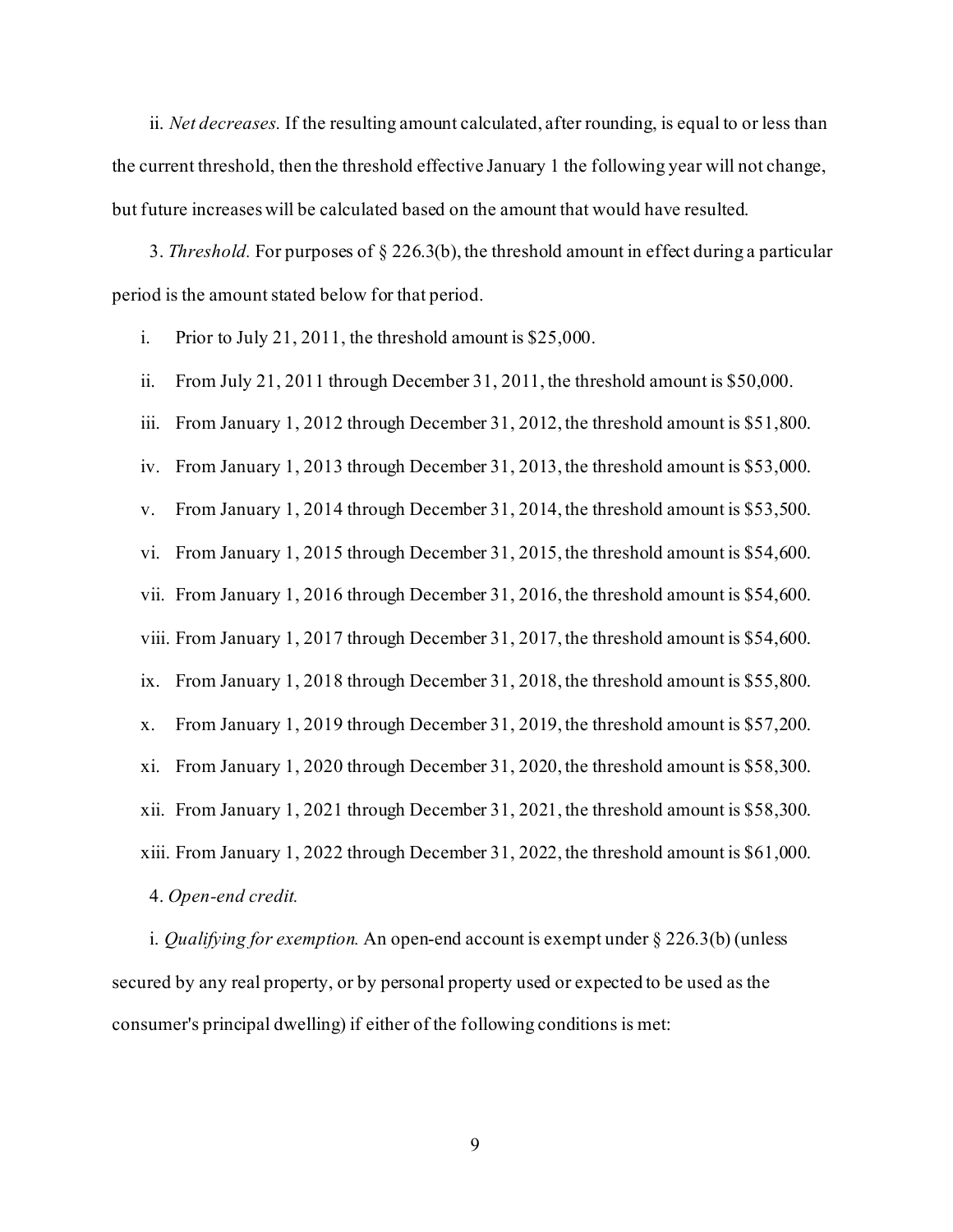A. The creditor makes an initial extension of credit at or after account opening that exceeds the threshold amount in effect at the time the initial extension is made. If a creditor makes an initial extension of credit after account opening that does not exceed the threshold amount in effect at the time the extension is made, the creditor must have satisfied all of the applicable requirements of this part from the date the account was opened (or earlier, if applicable), including but not limited to the requirements of § 226.6 (account-opening disclosures), § 226.7 (periodic statements), § 226.52 (limitations on fees), and §226.55 (limitations on increasing annual percentages rates, fees, and charges). For example:

(1) Assume that the threshold amount in effect on January 1 is \$50,000. On February 1, an account is opened but the creditor does not make an initial extension of credit at that time. On July 1, the creditor makes an initial extension of credit of \$60,000. In this circumstance, no requirements of this part apply to the account.

(2) Assume that the threshold amount in effect on January 1 is \$50,000. On February 1, an account is opened but the creditor does not make an initial extension of credit at that time. On July 1, the creditor makes an initial extension of credit of \$50,000 or less. In this circumstance, the account is not exempt and the creditor must have satisfied all of the applicable requirements of this part from the date the account was opened (or earlier, if applicable).

B. The creditor makes a firm written commitment at account opening to extend a total amount of credit in excess of the threshold amount in effect at the time the account is opened with no requirement of additional credit information for any advances on the account (except as permitted from time to time with respect to open-end accounts pursuant to  $\S 226.2(a)(20)$ .

ii. *Subsequent changes generally.* Subsequent changes to an open-end account or the threshold amount may result in the account no longer qualifying for the exemption in  $\S 226.3(b)$ .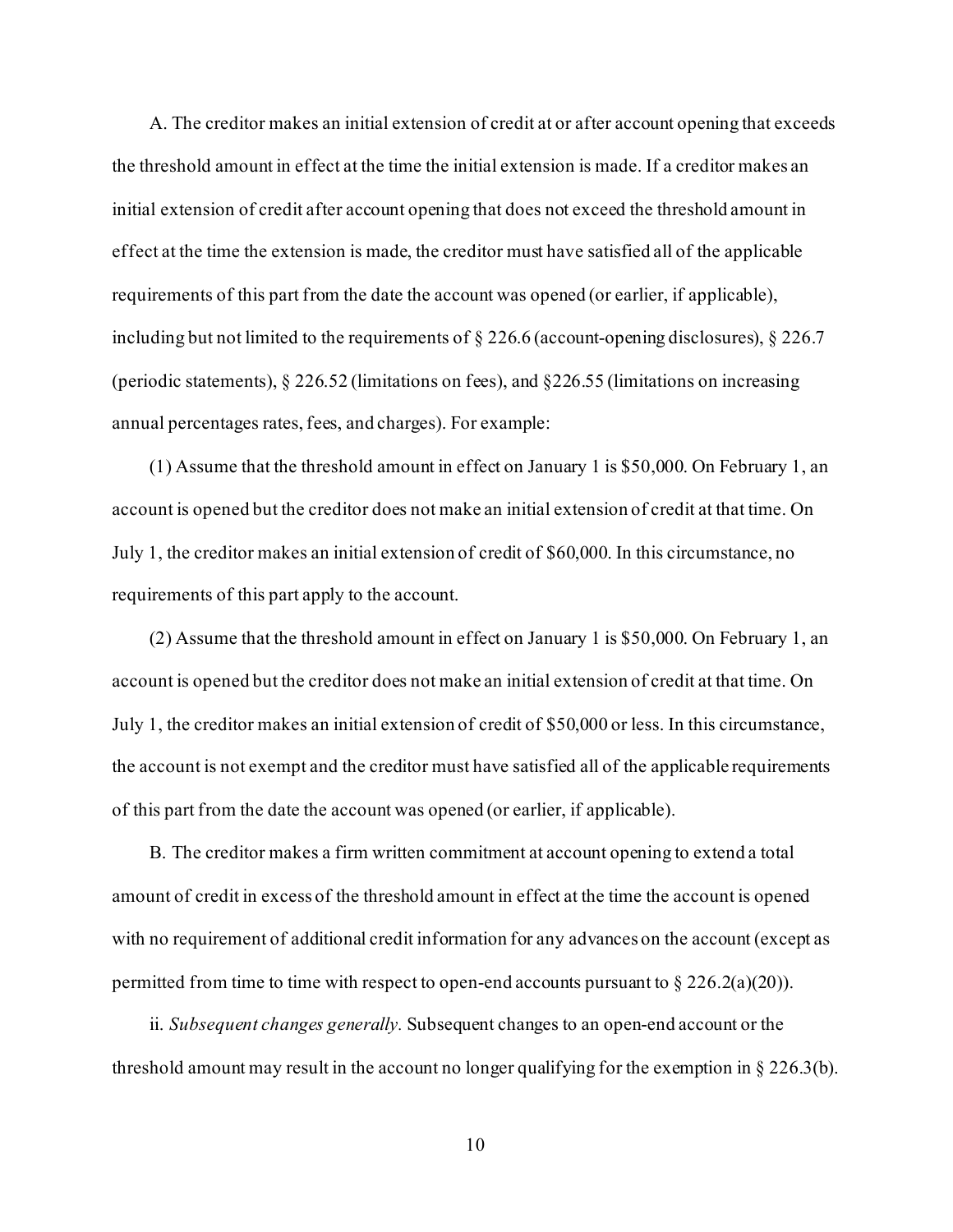In these circumstances, the creditor must begin to comply with all of the applicable requirements of this part within a reasonable period of time after the account ceases to be exempt. Once an account ceases to be exempt, the requirements of this part apply to any balances on the account. The creditor, however, is not required to comply with the requirements of this part with respect to the period of time during which the account was exempt. For example, if an open-end credit account ceases to be exempt, the creditor must within a reasonable period of time provide the disclosures required by § 226.6 reflecting the current terms of the account and begin to provide periodic statements consistent with § 226.7. However, the creditor is not required to disclose fees or charges imposed while the account was exempt. Furthermore, if the creditor provided disclosures consistent with the requirements of this part while the account was exempt, it is not required to provide disclosures required by  $\S 226.6$  reflecting the current terms of the account. See also comment 3(b)-6.

iii. *Subsequent changes when exemption is based on initial extension of credit.* If a creditor makes an initial extension of credit that exceeds the threshold amount in effect at that time, the open-end account remains exempt under § 226.3(b) regardless of a subsequent increase in the threshold amount, including an increase pursuant to  $\S 226.3(b)(1)(ii)$  as a result of an increase in the CPI-W. Furthermore, in these circumstances, the account remains exempt even if there are no further extensions of credit, subsequent extensions of credit do not exceed the threshold amount, the account balance is subsequently reduced below the threshold amount (such as through repayment of the extension), or the credit limit for the account is subsequently reduced below the threshold amount. However, if the initial extension of credit on an account does not exceed the threshold amount in effect at the time of the extension, the account is not exempt under §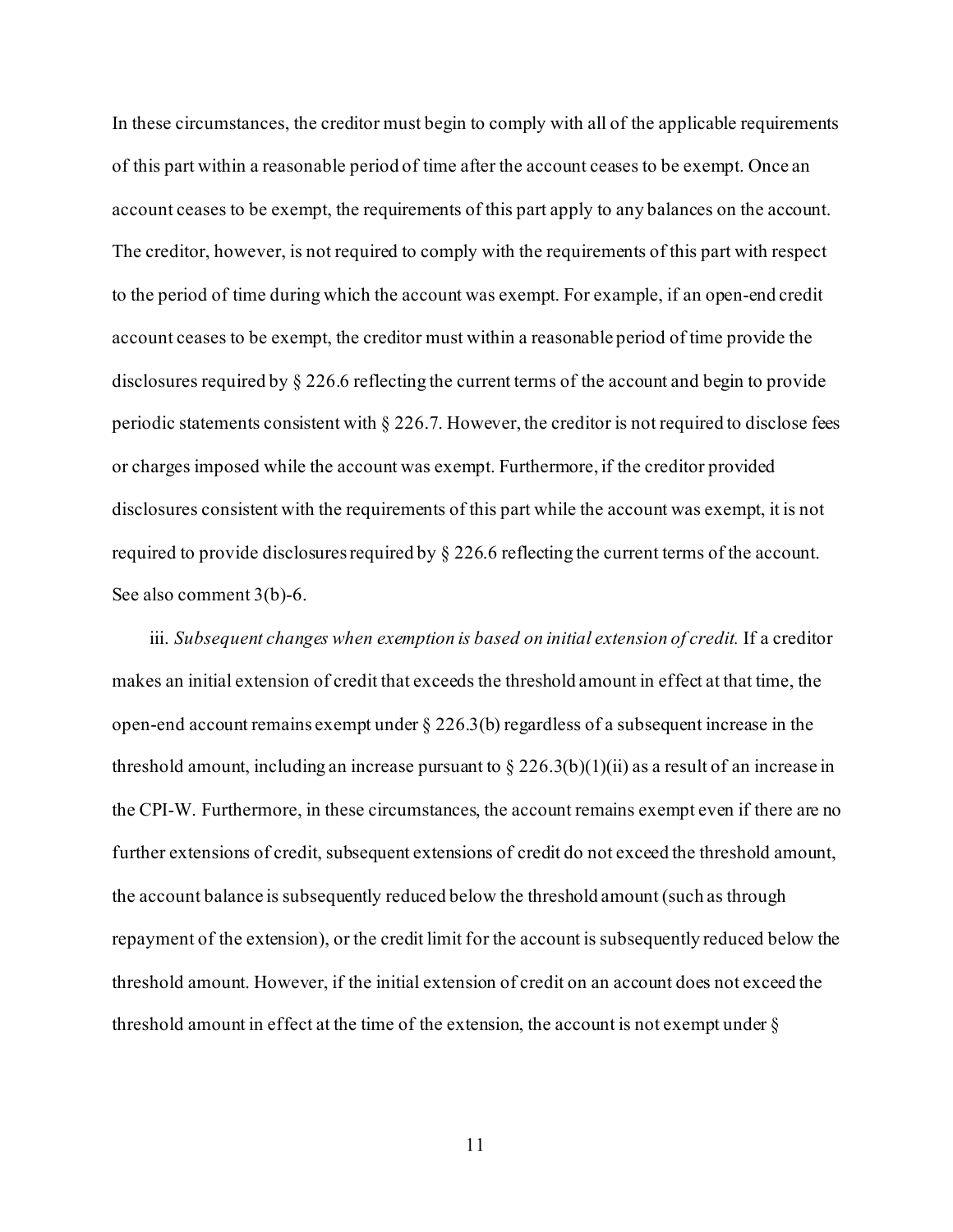226.3(b) even if a subsequent extension exceeds the threshold amount or if the account balance later exceeds the threshold amount (for example, due to the subsequent accrual of interest).

#### iv. *Subsequent changes when exemption is based on firm commitment.*

A. *General.* If a creditor makes a firm written commitment at account opening to extend a total amount of credit that exceeds the threshold amount in effect at that time, the open-end account remains exempt under  $\S 226.3(b)$  regardless of a subsequent increase in the threshold amount pursuant to  $\S 226.3(b)(1)(ii)$  as a result of an increase in the CPI-W. However, see comment 3(b)-8 with respect to the increase in the threshold amount from \$25,000 to \$50,000. If an open-end account is exempt under  $\S 226.3(b)$  based on a firm commitment to extend credit, the account remains exempt even if the amount of credit actually extended does not exceed the threshold amount. In contrast, if the firm commitment does not exceed the threshold amount at account opening, the account is not exempt under  $\S 226.3(b)$  even if the account balance later exceeds the threshold amount. In addition, if a creditor reduces a firm commitment, the account ceases to be exempt unless the reduced firm commitment exceeds the threshold amount in effect at the time of the reduction. For example:

(1) Assume that, at account opening in year one, the threshold amount in effect is \$50,000 and the account is exempt under § 226.3(b) based on the creditor's firm commitment to extend \$55,000 in credit. If during year one the creditor reduces its firm commitment to \$53,000, the account remains exempt under  $\S 226.3(b)$ . However, if during year one the creditor reduces its firm commitment to \$40,000, the account is no longer exempt under  $\S 226.3(b)$ .

(2) Assume that, at account opening in year one, the threshold amount in effect is \$50,000 and the account is exempt under  $\S 226.3(b)$  based on the creditor's firm commitment to extend \$55,000 in credit. If the threshold amount is \$56,000 on January 1 of year six as a result of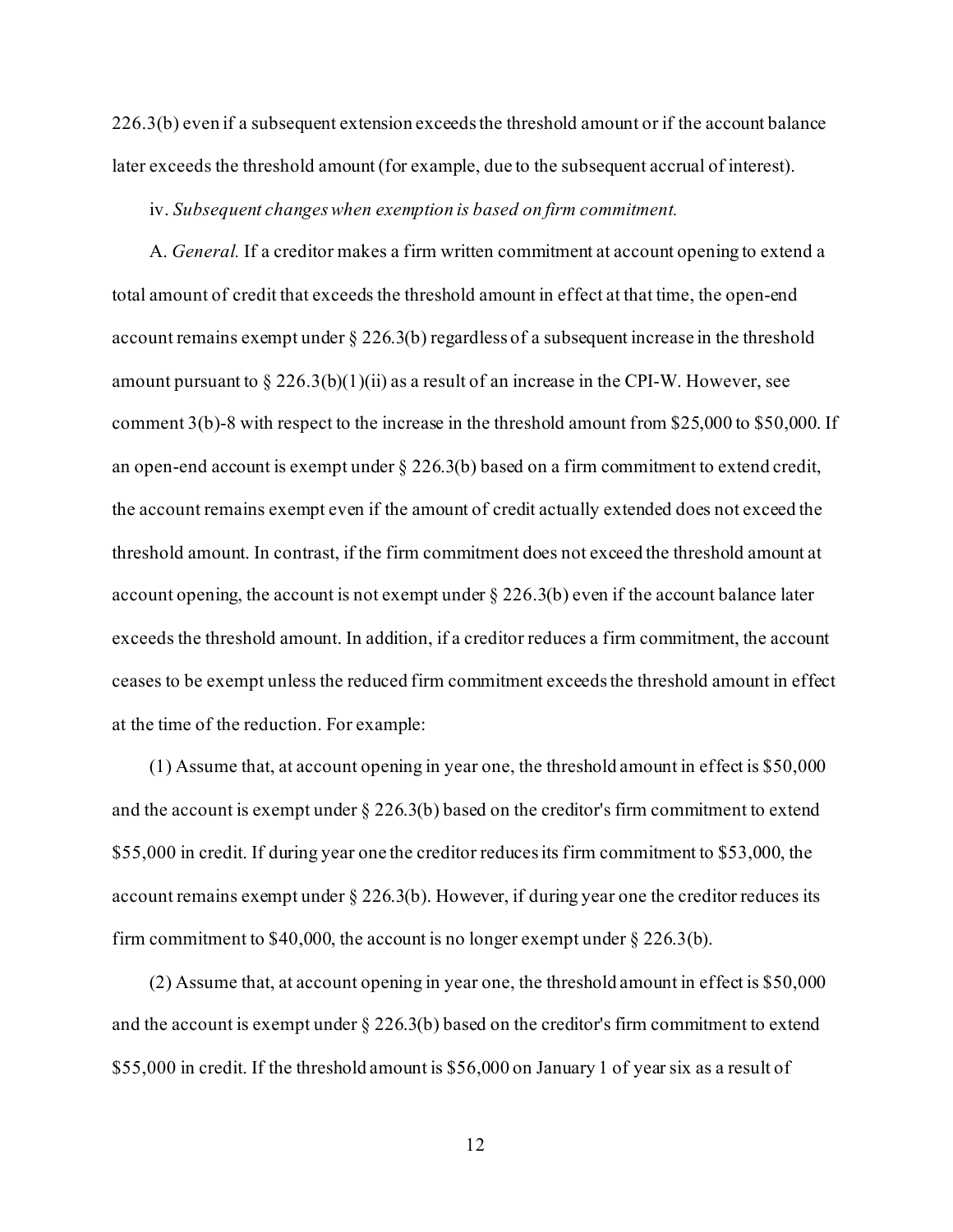increases in the CPI-W, the account remains exempt. However, if the creditor reduces its firm commitment to \$54,000 on July 1 of year six, the account ceases to be exempt under § 226.3(b).

B. *Initial extension of credit.* If an open-end account qualifies for a §226.3(b) exemption at account opening based on a firm commitment, that account may also subsequently qualify for a § 226.3(b) exemption based on an initial extension of credit. However, that initial extension must be a single advance in excess of the threshold amount in effect at the time the extension is made. In addition, the account must continue to qualify for an exemption based on the firm commitment until the initial extension of credit is made. For example:

(1) Assume that, at account opening in year one, the threshold amount in effect is \$50,000 and the account is exempt under §226.3(b) based on the creditor's firm commitment to extend \$55,000 in credit. The account is not used for an extension of credit during year one. On January 1 of year two, the threshold amount is increased to \$51,000 pursuant to  $\S 226.3(b)(1)(ii)$  as a result of an increase in the CPI-W. On July 1 of year two, the consumer uses the account for an initial extension of \$52,000. As a result of this extension of credit, the account remains exempt under § 226.3(b) even if, after July 1 of year two, the creditor reduces the firm commitment to \$51,000 or less.

(2) Same facts as in paragraph  $4.i\nu.B(1)$  of this section except that the consumer uses the account for an initial extension of \$30,000 on July 1 of year two and for an extension of \$22,000 on July 15 of year two. In these circumstances, the account is not exempt under  $\S 226.3(b)$  based on the \$30,000 initial extension of credit because that extension did not exceed the applicable threshold amount (\$51,000), although the account remains exempt based on the firm commitment to extend \$55,000 in credit.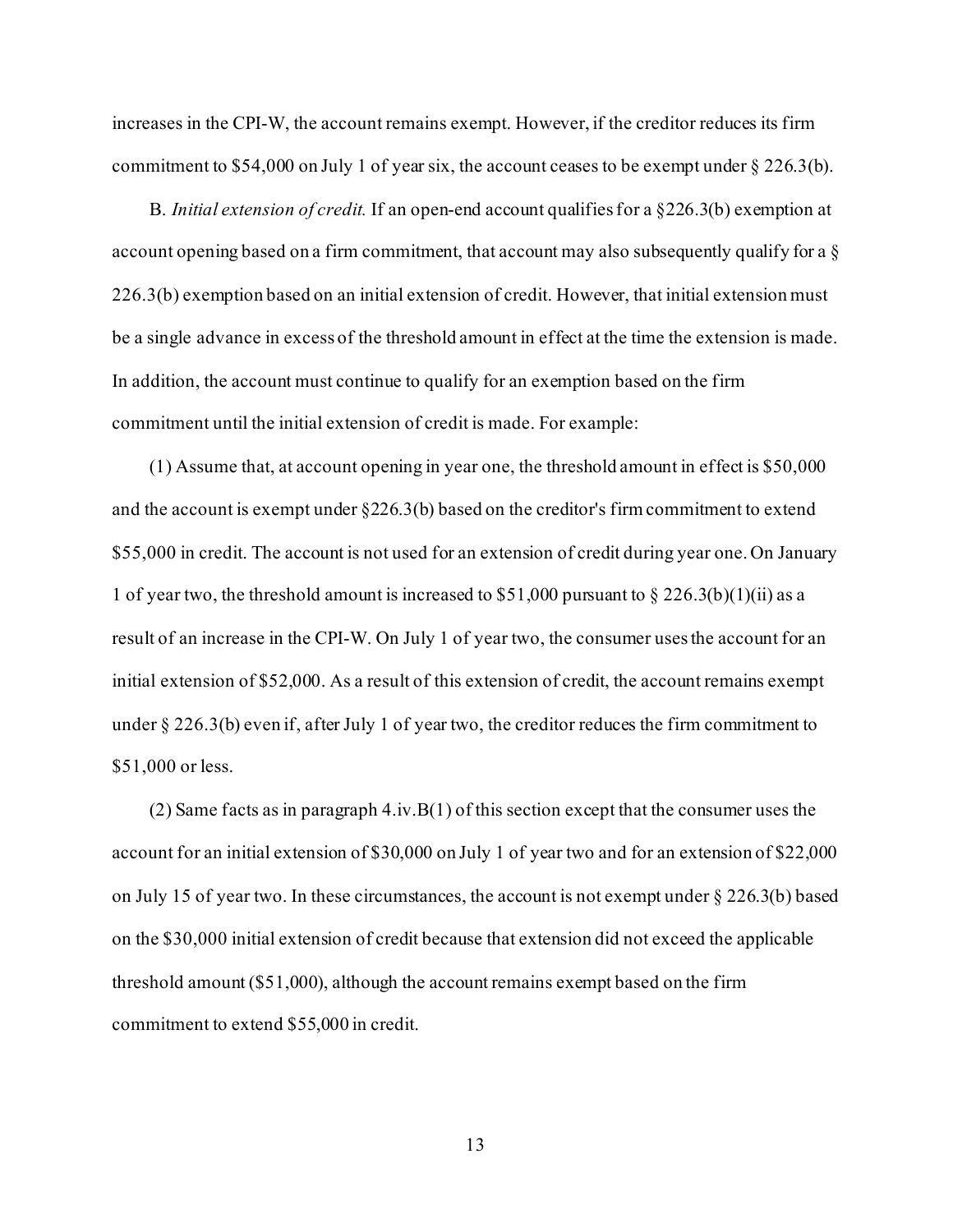(3) Same facts as in paragraph  $4.iv.B(1)$  of this section except that, on April 1 of year two, the creditor reduces the firm commitment to \$50,000, which is below the \$51,000 threshold then in effect. Because the account ceases to qualify for a  $\S 226.3(b)$  exemption on April 1 of year two, the account does not qualify for a § 226.3(b) exemption based on a \$52,000 initial extension of credit on July 1 of year two.

### 5. *Closed-end credit.*

i. *Qualifying for exemption.* A closed-end loan is exempt under § 226.3(b) (unless the extension of credit is secured by any real property, or by personal property used or expected to be used as the consumer's principal dwelling; or is a private education loan as defined in §  $226.46(b)(5)$ , if either of the following conditions is met.

A. The creditor makes an extension of credit at consummation that exceeds the threshold amount in effect at the time of consummation. In these circumstances, the loan remains exempt under § 226.3(b) even if the amount owed is subsequently reduced below the threshold amount (such as through repayment of the loan).

B. The creditor makes a commitment at consummation to extend a total amount of credit in excess of the threshold amount in effect at the time of consummation. In these circumstances, the loan remains exempt under § 226.3(b) even if the total amount of credit extended does not exceed the threshold amount.

ii. *Subsequent changes.* If a creditor makes a closed-end extension of credit or commitment to extend closed-end credit that exceeds the threshold amount in effect at the time of consummation, the closed-end loan remains exempt under  $\S 226.3(b)$  regardless of a subsequent increase in the threshold amount. However, a closed-end loan is not exempt under  $\S 226.3(b)$ merely because it is used to satisfy and replace an existing exempt loan, unless the new extension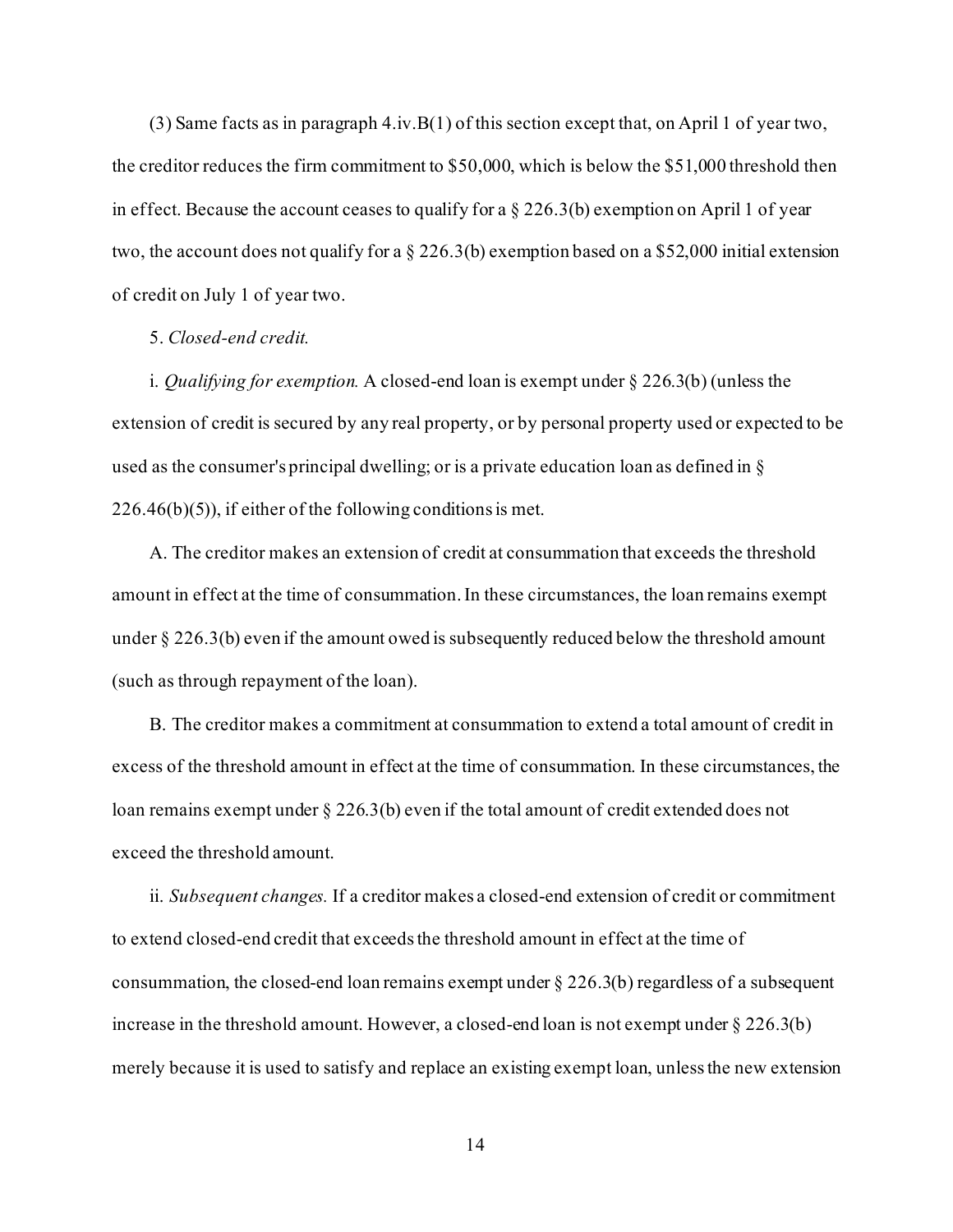of credit is itself exempt under the applicable threshold amount. For example, assume a closedend loan that qualified for a § 226.3(b) exemption at consummation in year one is refinanced in year ten and that the new loan amount is less than the threshold amount in effect in year ten. In these circumstances, the creditor must comply with all of the applicable requirements of this part with respect to the year ten transaction if the original loan is satisfied and replaced by the new loan, which is not exempt under § 226.3(b). See also comment 3(b)-6.

6. *Addition of a security interest in real property or a dwelling after account opening or consummation.*

i. *Open-end credit.* For open-end accounts, if, after account opening, a security interest is taken in real property, or in personal property used or expected to be used as the consumer's principal dwelling, a previously exempt account ceases to be exempt under § 226.3(b) and the creditor must begin to comply with all of the applicable requirements of this part within a reasonable period of time. See comment 3(b)-4.ii. If a security interest is taken in the consumer's principal dwelling, the creditor must also give the consumer the right to rescind the security interest consistent with § 226.15.

ii. *Closed-end credit.* For closed-end loans, if, after consummation, a security interest is taken in any real property, or in personal property used or expected to be used as the consumer's principal dwelling, an exempt loan remains exempt under § 226.3(b). However, the addition of a security interest in the consumer's principal dwelling is a transaction for purposes of § 226.23, and the creditor must give the consumer the right to rescind the security interest consistent with that section. See  $\S 226.23(a)(1)$  and the accompanying commentary. In contrast, if a closed-end loan that is exempt under § 226.3(b) is satisfied and replaced by a loan that is secured by any real property, or by personal property used or expected to be used as the consumer's principal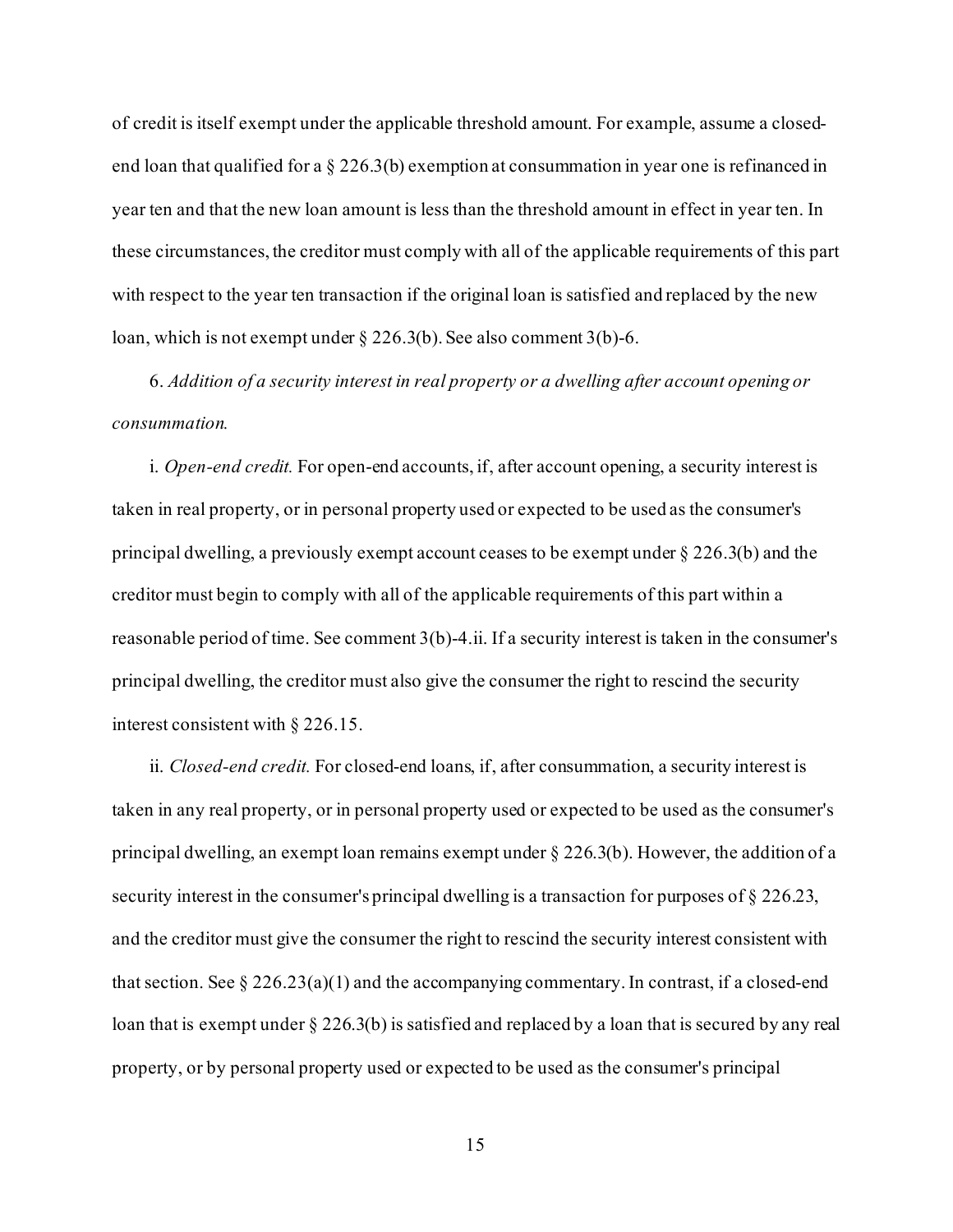dwelling, the new loan is not exempt under  $\S 226.3(b)$  and the creditor must comply with all of the applicable requirements of this part. See comment 3(b)-5.

7. *Application to extensions secured by mobile homes.*Because a mobile home can be a dwelling under § 226.2(a)(19), the exemption in § 226.3(b) does not apply to a credit extension secured by a mobile home that is used or expected to be used as the principal dwelling of the consumer. See comment 3(b)-6.

8. *Transition rule for open-end accounts exempt prior to July 21, 2011.* Section 226.3(b)(2) applies only to open-end accounts opened prior to July 21, 2011. Section 226.3(b)(2) does not apply if a security interest is taken by the creditor in any real property, or in personal property used or expected to be used as the consumer's principal dwelling. If, on July 20, 2011, an openend account is exempt under § 226.3(b) based on a firm commitment to extend credit in excess of \$25,000, the account remains exempt under  $\S$  226.3(b)(2) until December 31, 2011 (unless the firm commitment is reduced to \$25,000 or less). If the firm commitment is increased on or before December 31, 2011 to an amount in excess of \$50,000, the account remains exempt under §226.3(b)(1) regardless of subsequent increases in the threshold amount as a result of increases in the CPI-W. If the firm commitment is not increased on or before December 31, 2011 to an amount in excess of \$50,000, the account ceases to be exempt under § 226.3(b) based on a firm commitment to extend credit. For example:

i. Assume that, on July 20, 2011, the account is exempt under §226.3(b) based on the creditor's firm commitment to extend \$30,000 in credit. On November 1, 2011, the creditor increases the firm commitment on the account to \$55,000. In these circumstances, the account remains exempt under  $\S 226.3(b)(1)$  regardless of subsequent increases in the threshold amount as a result of increases in the CPI-W.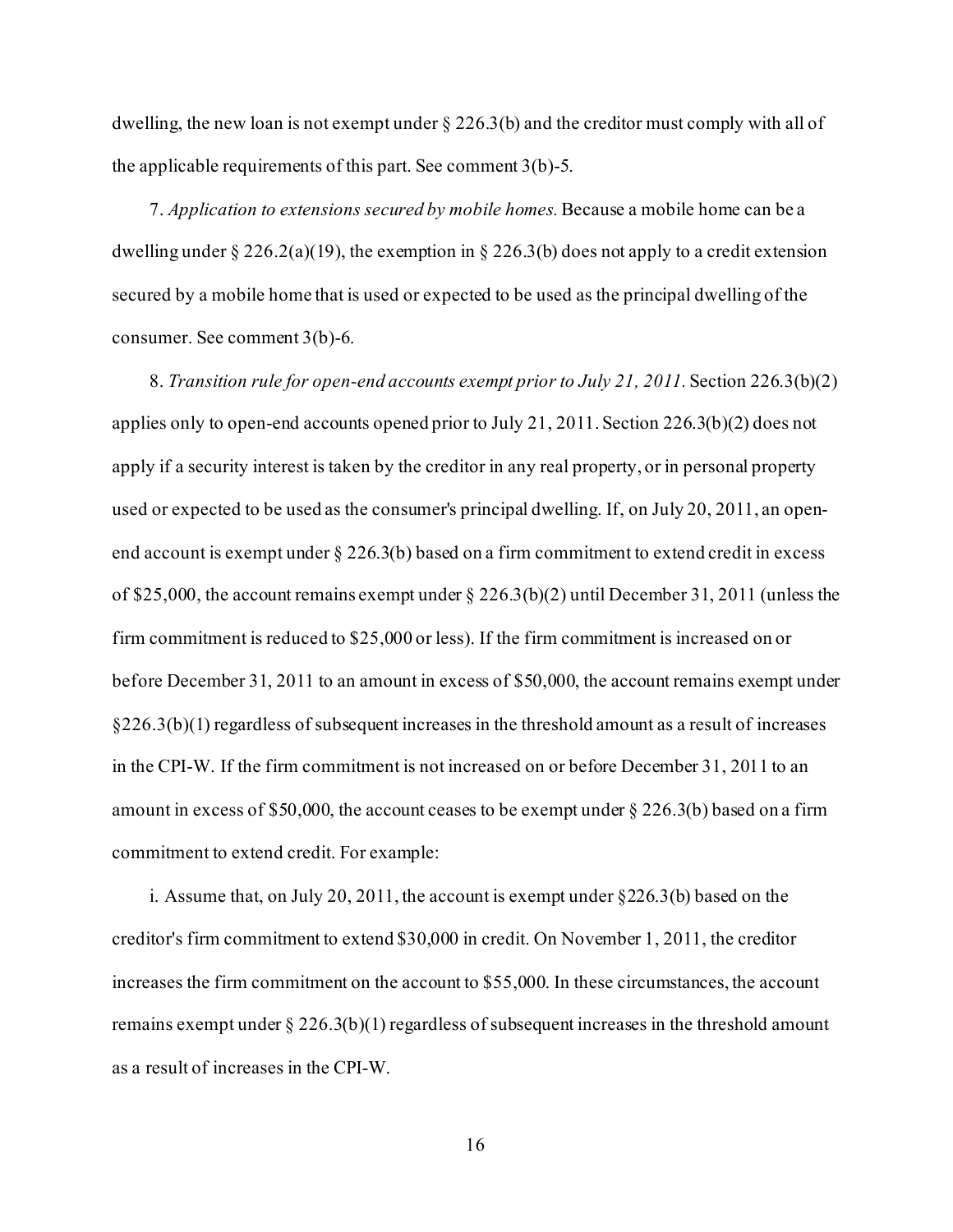ii. Same facts as paragraph 8.i. of this section except, on November 1, 2011, the creditor increases the firm commitment on the account to \$40,000. In these circumstances, the account ceases to be exempt under  $\S 226.3(b)(2)$  after December 31, 2011, and the creditor must begin to comply with the applicable requirements of this part.

\* \* \* \* \*

# **BUREAU OF CONSUMER FINANCIAL PROTECTION**

### **Authority and Issuance**

For the reasons set forth in the preamble, the Bureau amends Regulation Z, 12 CFR part 1026, as set forth below:

# **PART 1026—TRUTH IN LENDING (REGULATION Z)**

3. The authority citation for part 1026 continues to read as follows:

**Authority:** 12 U.S.C. 2601, 2603-2605, 2607, 2609, 2617, 3353, 5511, 5512, 5532, 5581; 15 U.S.C. 1601 *et seq*.

4. In Supplement I to part 1026, under *Section 1026.3—Exempt Transactions*, revise

*3(b)—Credit Over Applicable Threshold Amount* to read as follows:

### **Supplement I to Part 1026—Official Interpretations**

\* \* \* \* \*

*Section 1026.3—Exempt Transactions*

\* \* \* \* \*

3(b) Credit Over Applicable Threshold Amount

1. *Threshold amount.* For purposes of §1026.3(b), the threshold amount in effect during a particular period is the amount stated in comment 3(b)-3 below for that period. The threshold amount is adjusted effective January 1 of each year by any annual percentage increase in the Consumer Price Index for Urban Wage Earners and Clerical Workers (CPI-W) that was in effect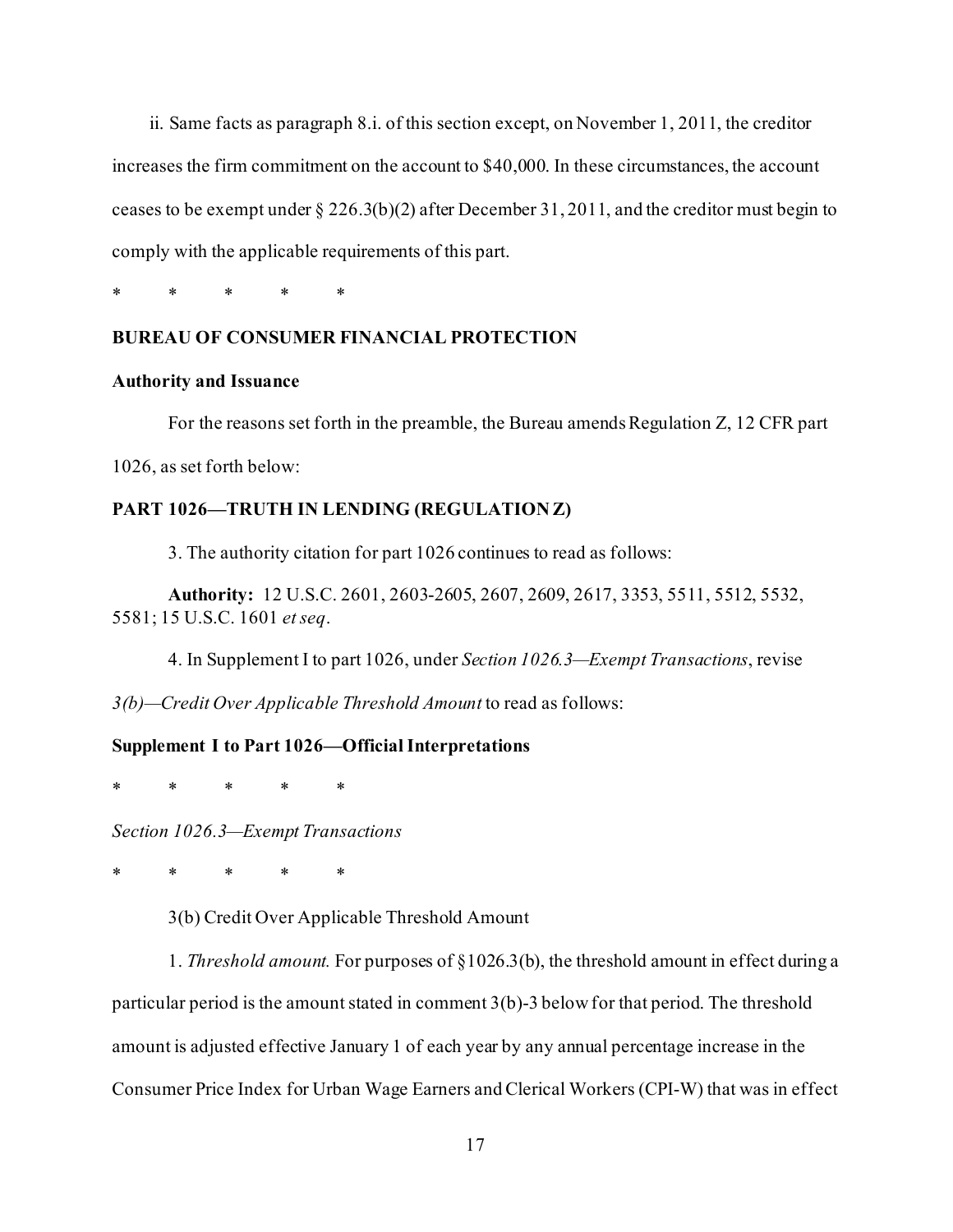on the preceding June 1. Comment 3(b)-3 will be amended to provide the threshold amount for the upcoming year after the annual percentage change in the CPI-W that was in effect on June 1 becomes available. Any increase in the threshold amount will be rounded to the nearest \$100 increment. For example, if the annual percentage increase in the CPI-W would result in a \$950 increase in the threshold amount, the threshold amount will be increased by \$1,000. However, if the annual percentage increase in the CPI-W would result in a \$949 increase in the threshold amount, the threshold amount will be increased by \$900.

2. *No increase in the CPI-W.* If the CPI-W in effect on June 1 does not increase from the CPI-W in effect on June 1 of the previous year, the threshold amount effective the following January 1 through December 31 will not change from the previous year. When this occurs, for the years that follow, the threshold is calculated based on the annual percentage change in the CPI-W applied to the dollar amount that would have resulted, after rounding, if decreases and any subsequent increases in the CPI-W had been taken into account.

i. *Net increases.* If the resulting amount calculated, after rounding, is greater than the current threshold, then the threshold effective January 1 the following year will increase accordingly.

ii. *Net decreases.* If the resulting amount calculated, after rounding, is equal to or less than the current threshold, then the threshold effective January 1 the following year will not change, but future increases will be calculated based on the amount that would have resulted.

3. *Threshold.* For purposes of §1026.3(b), the threshold amount in effect during a particular period is the amount stated below for that period.

i. Prior to July 21, 2011, the threshold amount is \$25,000.

ii. From July 21, 2011 through December 31, 2011, the threshold amount is \$50,000.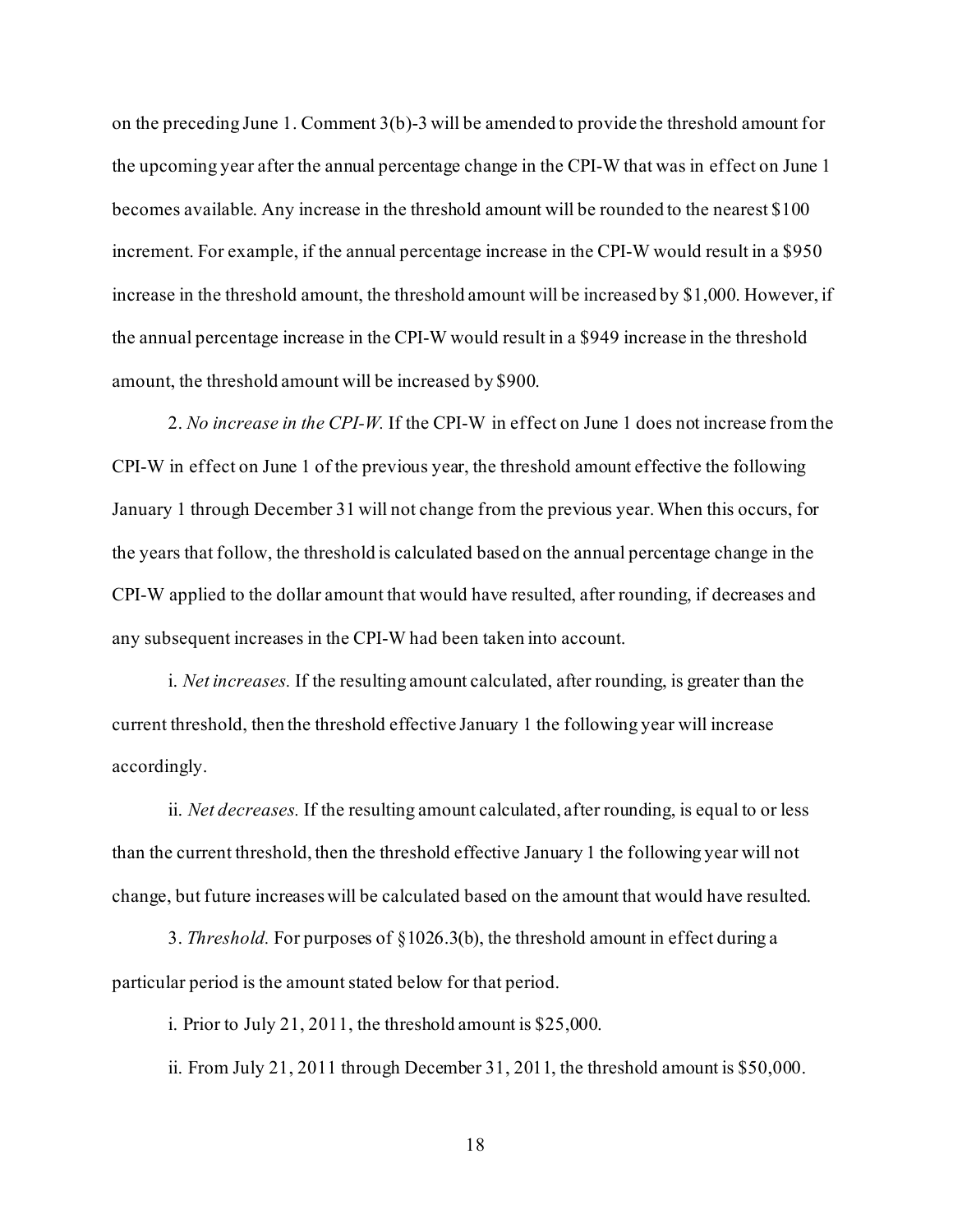iii. From January 1, 2012 through December 31, 2012, the threshold amount is \$51,800. iv. From January 1, 2013 through December 31, 2013, the threshold amount is \$53,000. v. From January 1, 2014 through December 31, 2014, the threshold amount is \$53,500. vi. From January 1, 2015 through December 31, 2015, the threshold amount is \$54,600. vii. From January 1, 2016 through December 31, 2016, the threshold amount is \$54,600. viii. From January 1, 2017 through December 31, 2017, the threshold amount is \$54,600. ix. From January 1, 2018 through December 31, 2018, the threshold amount is \$55,800. x. From January 1, 2019 through December 31, 2019, the threshold amount is \$57,200. xi. From January 1, 2020 through December 31, 2020, the threshold amount is \$58,300. xii. From January 1, 2021 through December 31, 2021, the threshold amount is \$58,300. xiii. From January 1, 2022 through December 31, 2022, the threshold amount is \$61,000. 4. *Open-end credit.* i. *Qualifying for exemption.* An open-end account is exempt under

§1026.3(b) (unless secured by real property, or by personal property used or expected to be used as the consumer's principal dwelling) if either of the following conditions is met:

A. The creditor makes an initial extension of credit at or after account opening that exceeds the threshold amount in effect at the time the initial extension is made. If a creditor makes an initial extension of credit after account opening that does not exceed the threshold amount in effect at the time the extension is made, the creditor must have satisfied all of the applicable requirements of this part from the date the account was opened (or earlier, if applicable), including but not limited to the requirements of §1026.6 (account-opening disclosures), §1026.7 (periodic statements), §1026.52 (limitations on fees), and §1026.55 (limitations on increasing annual percentage rates, fees, and charges). For example:

*1*. Assume that the threshold amount in effect on January 1 is \$50,000. On February 1, an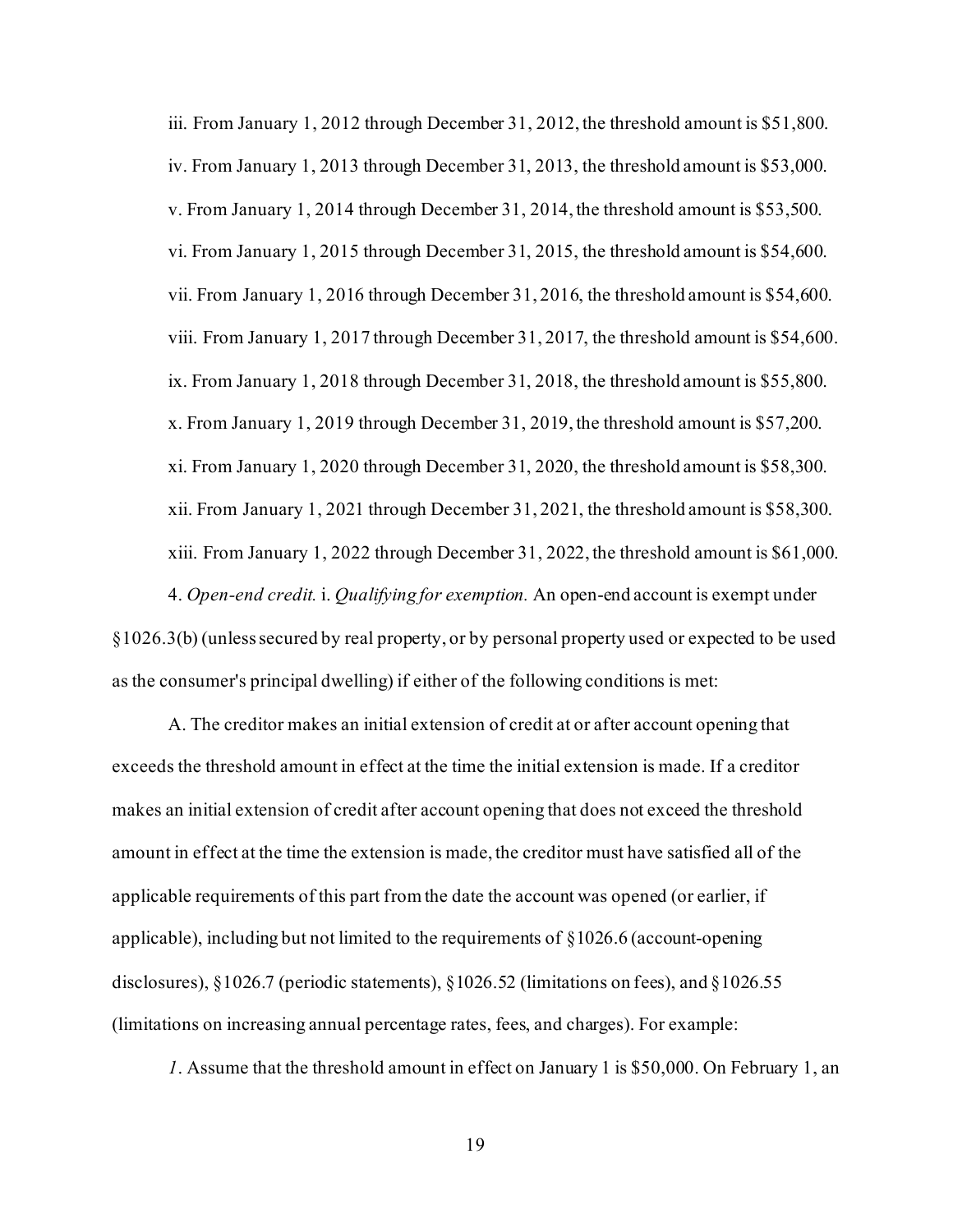account is opened but the creditor does not make an initial extension of credit at that time. On July 1, the creditor makes an initial extension of credit of \$60,000. In this circumstance, no requirements of this part apply to the account.

*2*. Assume that the threshold amount in effect on January 1 is \$50,000. On February 1, an account is opened but the creditor does not make an initial extension of credit at that time. On July 1, the creditor makes an initial extension of credit of \$50,000 or less. In this circumstance, the account is not exempt and the creditor must have satisfied all of the applicable requirements of this part from the date the account was opened (or earlier, if applicable).

B. The creditor makes a firm written commitment at account opening to extend a total amount of credit in excess of the threshold amount in effect at the time the account is opened with no requirement of additional credit information for any advances on the account (except as permitted from time to time with respect to open-end accounts pursuant to  $\S 1026.2(a)(20)$ .

ii. *Subsequent changes generally.* Subsequent changes to an open-end account or the threshold amount may result in the account no longer qualifying for the exemption in §1026.3(b). In these circumstances, the creditor must begin to comply with all of the applicable requirements of this part within a reasonable period of time after the account ceases to be exempt. Once an account ceases to be exempt, the requirements of this part apply to any balances on the account. The creditor, however, is not required to comply with the requirements of this part with respect to the period of time during which the account was exempt. For example, if an open-end credit account ceases to be exempt, the creditor must within a reasonable period of time provide the disclosures required by §1026.6 reflecting the current terms of the account and begin to provide periodic statements consistent with §1026.7. However, the creditor is not required to disclose fees or charges imposed while the account was exempt. Furthermore, if the creditor provided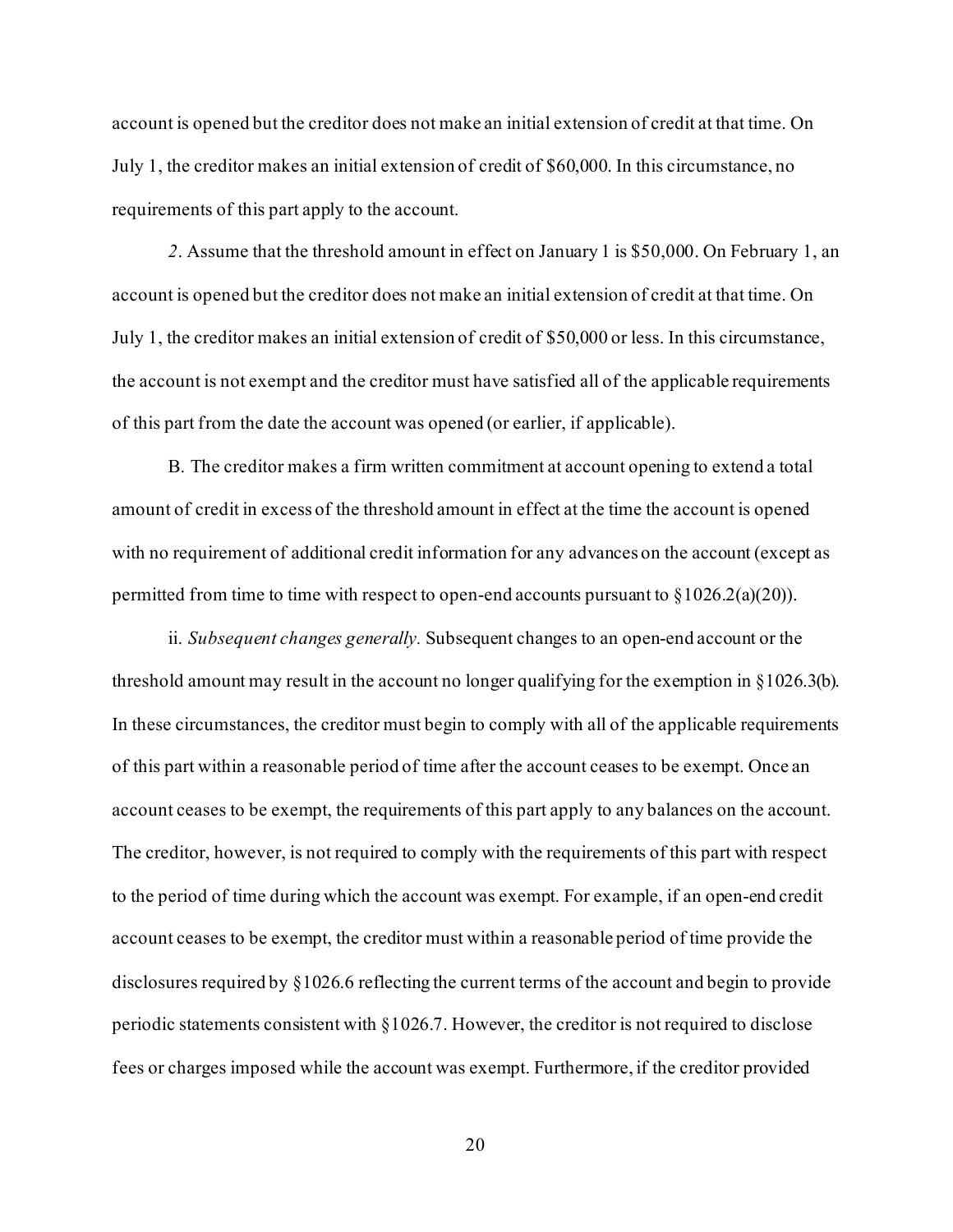disclosures consistent with the requirements of this part while the account was exempt, it is not required to provide disclosures required by §1026.6 reflecting the current terms of the account. See also comment 3(b)-6.

iii. *Subsequent changes when exemption is based on initial extension of credit.* If a creditor makes an initial extension of credit that exceeds the threshold amount in effect at that time, the open-end account remains exempt under §1026.3(b) regardless of a subsequent increase in the threshold amount, including an increase pursuant to  $\S 1026.3(b)(1)(ii)$  as a result of an increase in the CPI-W. Furthermore, in these circumstances, the account remains exempt even if there are no further extensions of credit, subsequent extensions of credit do not exceed the threshold amount, the account balance is subsequently reduced below the threshold amount (such as through repayment of the extension), or the credit limit for the account is subsequently reduced below the threshold amount. However, if the initial extension of credit on an account does not exceed the threshold amount in effect at the time of the extension, the account is not exempt under §1026.3(b) even if a subsequent extension exceeds the threshold amount or if the account balance later exceeds the threshold amount (for example, due to the subsequent accrual of interest).

### iv. *Subsequent changes when exemption is based on firm commitment.*

A. *General.* If a creditor makes a firm written commitment at account opening to extend a total amount of credit that exceeds the threshold amount in effect at that time, the open-end account remains exempt under §1026.3(b) regardless of a subsequent increase in the threshold amount pursuant to  $\S 1026.3(b)(1)(ii)$  as a result of an increase in the CPI-W. However, see comment 3(b)-8 with respect to the increase in the threshold amount from \$25,000 to \$50,000. If an openend account is exempt under  $\S 1026.3(b)$  based on a firm commitment to extend credit, the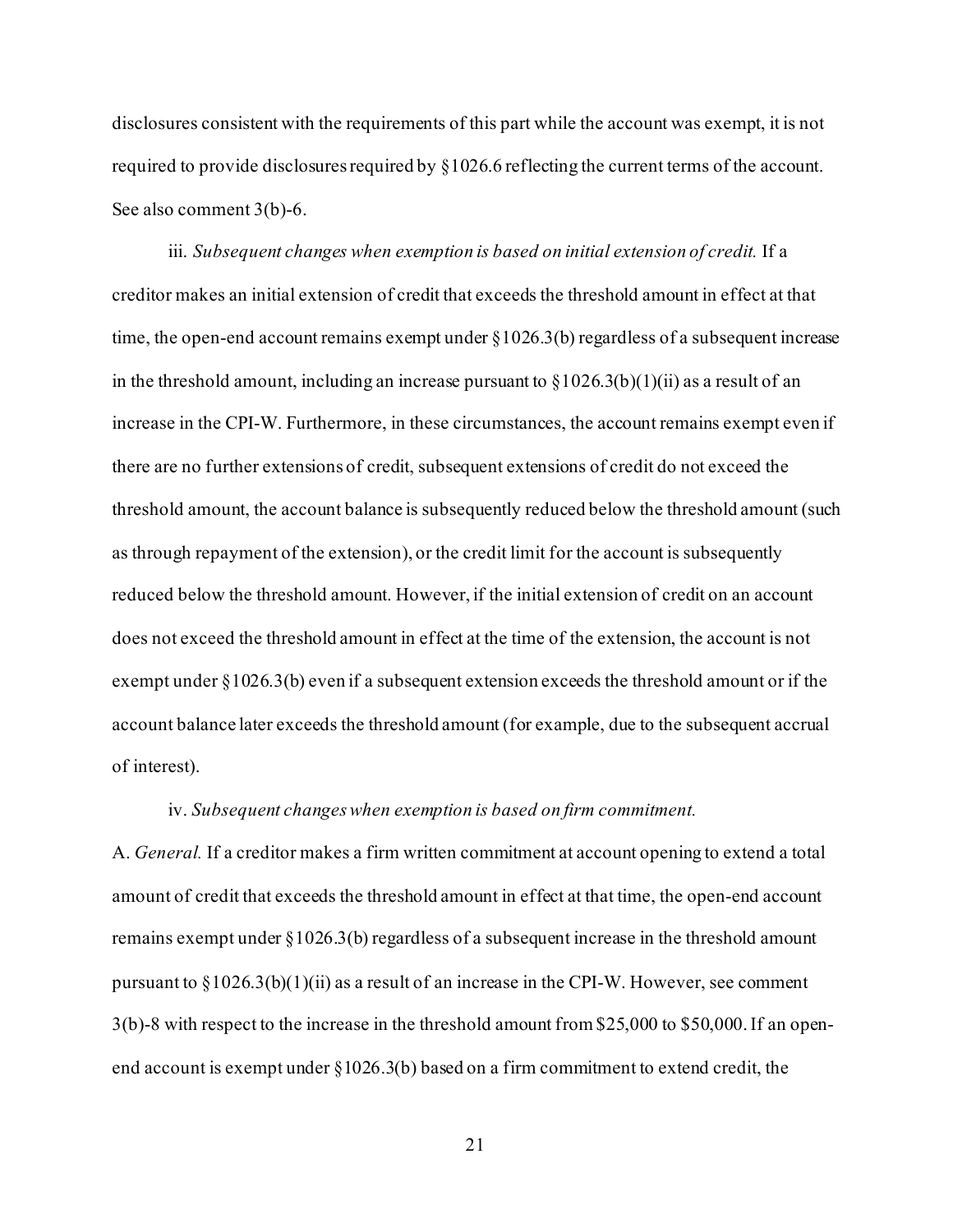account remains exempt even if the amount of credit actually extended does not exceed the threshold amount. In contrast, if the firm commitment does not exceed the threshold amount at account opening, the account is not exempt under  $\S 1026.3(b)$  even if the account balance later exceeds the threshold amount. In addition, if a creditor reduces a firm commitment, the account ceases to be exempt unless the reduced firm commitment exceeds the threshold amount in effect at the time of the reduction. For example:

*1.* Assume that, at account opening in year one, the threshold amount in effect is \$50,000 and the account is exempt under §1026.3(b) based on the creditor's firm commitment to extend \$55,000 in credit. If during year one the creditor reduces its firm commitment to \$53,000, the account remains exempt under §1026.3(b). However, if during year one the creditor reduces its firm commitment to \$40,000, the account is no longer exempt under  $\S 1026.3(b)$ .

*2.* Assume that, at account opening in year one, the threshold amount in effect is \$50,000 and the account is exempt under §1026.3(b) based on the creditor's firm commitment to extend \$55,000 in credit. If the threshold amount is \$56,000 on January 1 of year six as a result of increases in the CPI-W, the account remains exempt. However, if the creditor reduces its firm commitment to \$54,000 on July 1 of year six, the account ceases to be exempt under §1026.3(b).

B. *Initial extension of credit.* If an open-end account qualifies for a §1026.3(b) exemption at account opening based on a firm commitment, that account may also subsequently qualify for a §1026.3(b) exemption based on an initial extension of credit. However, that initial extension must be a single advance in excess of the threshold amount in effect at the time the extension is made. In addition, the account must continue to qualify for an exemption based on the firm commitment until the initial extension of credit is made. For example:

*1.* Assume that, at account opening in year one, the threshold amount in effect is \$50,000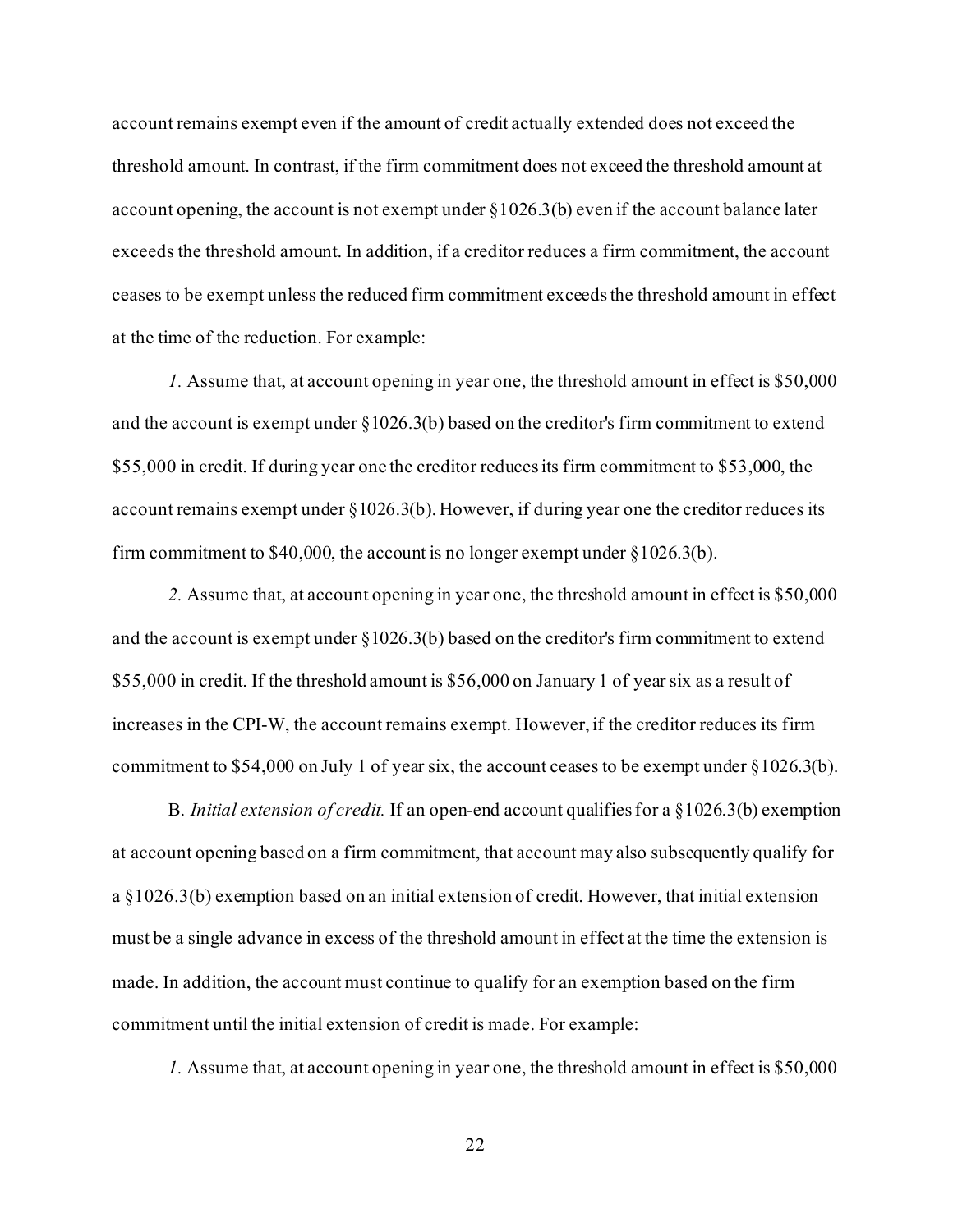and the account is exempt under §1026.3(b) based on the creditor's firm commitment to extend \$55,000 in credit. The account is not used for an extension of credit during year one. On January 1 of year two, the threshold amount is increased to  $$51,000$  pursuant to  $$1026.3(b)(1)(ii)$  as a result of an increase in the CPI-W. On July 1 of year two, the consumer uses the account for an initial extension of \$52,000. As a result of this extension of credit, the account remains exempt under §1026.3(b) even if, after July 1 of year two, the creditor reduces the firm commitment to \$51,000 or less.

*2.* Same facts as in paragraph 4.iv.B.1 of this section except that the consumer uses the account for an initial extension of \$30,000 on July 1 of year two and for an extension of \$22,000 on July 15 of year two. In these circumstances, the account is not exempt under  $\S 1026.3(b)$  based on the \$30,000 initial extension of credit because that extension did not exceed the applicable threshold amount (\$51,000), although the account remains exempt based on the firm commitment to extend \$55,000 in credit.

*3.* Same facts as in paragraph 4.iv.B.1 of this section except that, on April 1 of year two, the creditor reduces the firm commitment to \$50,000, which is below the \$51,000 threshold then in effect. Because the account ceases to qualify for a  $\S 1026.3(b)$  exemption on April 1 of year two, the account does not qualify for a §1026.3(b) exemption based on a \$52,000 initial extension of credit on July 1 of year two.

5. *Closed-end credit.* i. *Qualifying for exemption.* A closed-end loan is exempt under §1026.3(b) (unless the extension of credit is secured by real property, or by personal property used or expected to be used as the consumer's principal dwelling; or is a private education loan as defined in  $\S 1026.46(b)(5)$ , if either of the following conditions is met:

A. The creditor makes an extension of credit at consummation that exceeds the threshold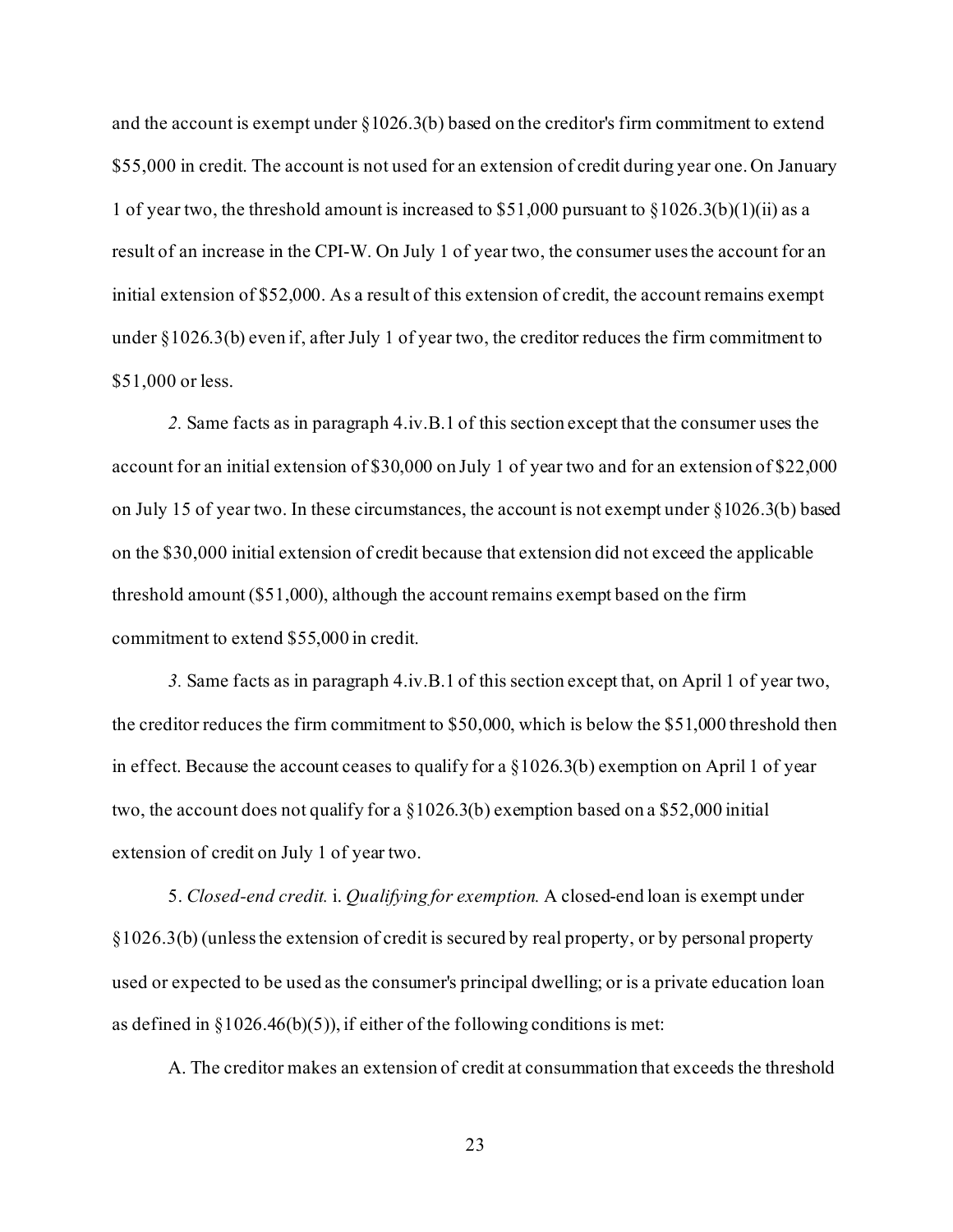amount in effect at the time of consummation. In these circumstances, the loan remains exempt under §1026.3(b) even if the amount owed is subsequently reduced below the threshold amount (such as through repayment of the loan).

B. The creditor makes a commitment at consummation to extend a total amount of credit in excess of the threshold amount in effect at the time of consummation. In these circumstances, the loan remains exempt under §1026.3(b) even if the total amount of credit extended does not exceed the threshold amount.

ii. *Subsequent changes.* If a creditor makes a closed-end extension of credit or commitment to extend closed-end credit that exceeds the threshold amount in effect at the time of consummation, the closed-end loan remains exempt under §1026.3(b) regardless of a subsequent increase in the threshold amount. However, a closed-end loan is not exempt under §1026.3(b) merely because it is used to satisfy and replace an existing exempt loan, unless the new extension of credit is itself exempt under the applicable threshold amount. For example, assume a closed-end loan that qualified for a §1026.3(b) exemption at consummation in year one is refinanced in year ten and that the new loan amount is less than the threshold amount in effect in year ten. In these circumstances, the creditor must comply with all of the applicable requirements of this part with respect to the year ten transaction if the original loan is satisfied and replaced by the new loan, which is not exempt under  $\S 1026.3(b)$ . See also comment 3(b)-6.

6. *Addition of a security interest in real property or a dwelling after account opening or consummation.* i. *Open-end credit.* For open-end accounts, if after account opening a security interest is taken in real property, or in personal property used or expected to be used as the consumer's principal dwelling, a previously exempt account ceases to be exempt under  $§1026.3(b)$  and the creditor must begin to comply with all of the applicable requirements of this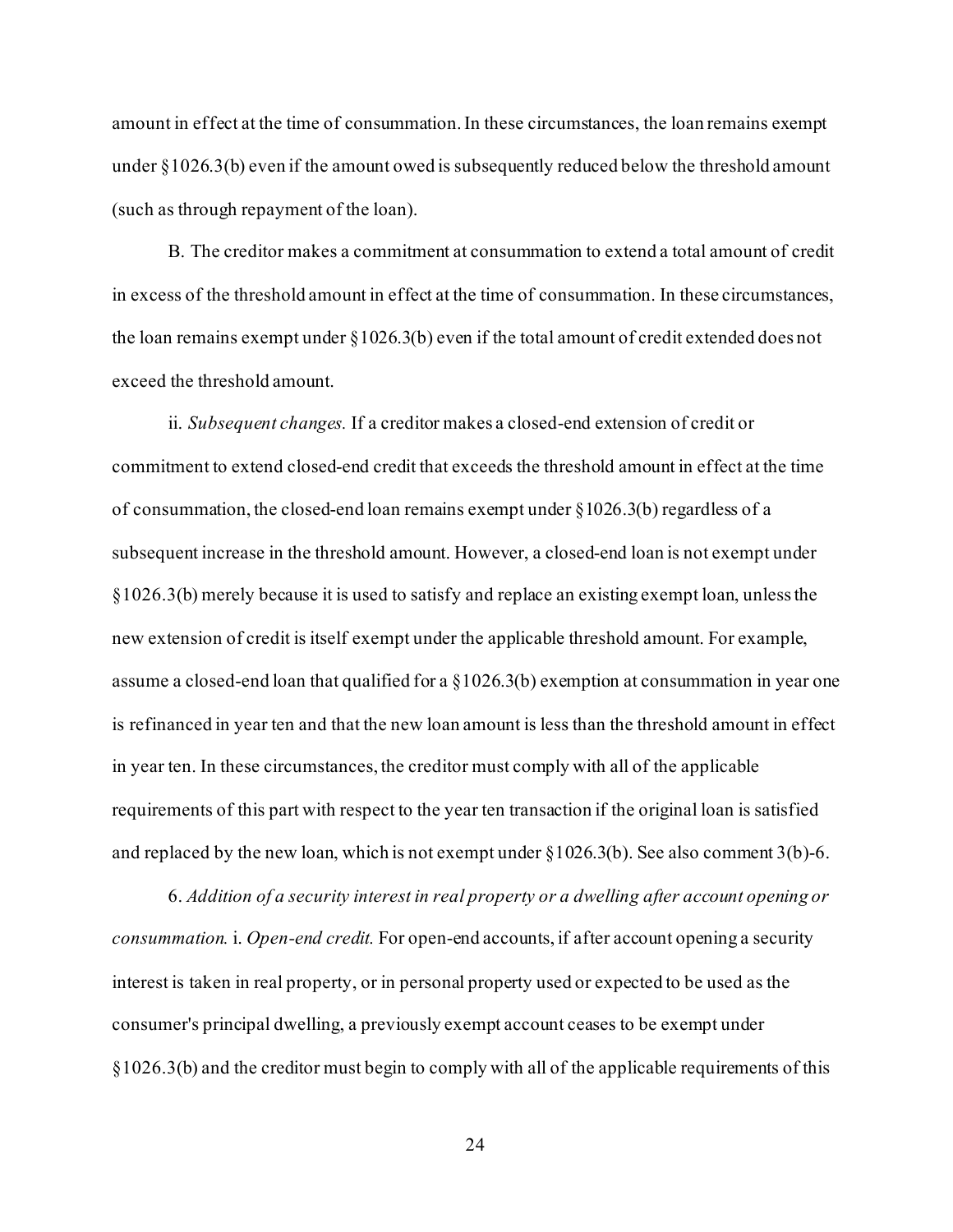part within a reasonable period of time. See comment 3(b)-4.ii. If a security interest is taken in the consumer's principal dwelling, the creditor must also give the consumer the right to rescind the security interest consistent with §1026.15.

ii. *Closed-end credit.* For closed-end loans, if after consummation a security interest is taken in real property, or in personal property used or expected to be used as the consumer's principal dwelling, an exempt loan remains exempt under §1026.3(b). However, the addition of a security interest in the consumer's principal dwelling is a transaction for purposes of §1026.23, and the creditor must give the consumer the right to rescind the security interest consistent with that section. See  $\S 1026.23(a)(1)$  and its commentary. In contrast, if a closed-end loan that is exempt under §1026.3(b) is satisfied and replaced by a loan that is secured by real property, or by personal property used or expected to be used as the consumer's principal dwelling, the new loan is not exempt under §1026.3(b), and the creditor must comply with all of the applicable requirements of this part. See comment 3(b)-5.

7. *Application to extensions secured by mobile homes.*Because a mobile home can be a dwelling under  $\S 1026.2(a)(19)$ , the exemption in  $\S 1026.3(b)$  does not apply to a credit extension secured by a mobile home that is used or expected to be used as the principal dwelling of the consumer. See comment 3(b)-6.

8. *Transition rule for open-end accounts exempt prior to July 21, 2011.* Section 1026.3(b)(2) applies only to open-end accounts opened prior to July 21, 2011. Section 1026.3(b)(2) does not apply if a security interest is taken by the creditor in real property, or in personal property used or expected to be used as the consumer's principal dwelling. If, on July 20, 2011, an open-end account is exempt under §1026.3(b) based on a firm commitment to extend credit in excess of \$25,000, the account remains exempt under  $\S 1026.3(b)(2)$  until